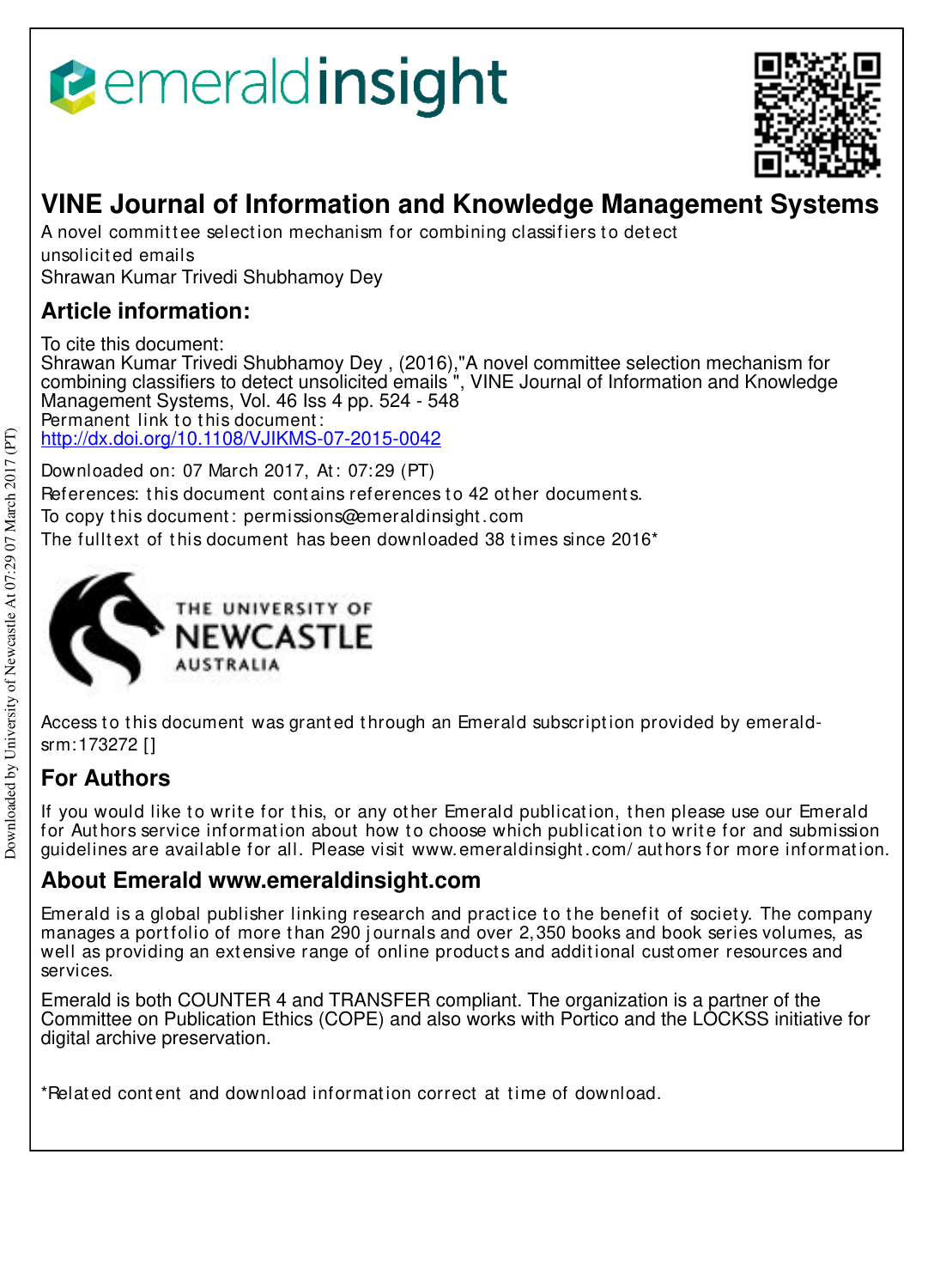**VIIKMS**  $46.4$ 

**524**

Received 1 August 2015 Revised 10 February 2016 Accepted 13 July 2016

## **A novel committee selection mechanism for combining classifiers to detect unsolicited emails**

Shrawan Kumar Trivedi *Department of Information Systems and Business Analytics, School of Management, BML Munjal University, Gurgaon, India, and*

Shubhamoy Dey

*Department of Information Systems, Indian Institute of Management Indore, Indore, India*

#### **Abstract**

**Purpose** – The email is an important medium for sharing information rapidly. However, spam, being a nuisance in such communication, motivates the building of a robust filtering system with high classification accuracy and good sensitivity towards false positives. In that context, this paper aims to present a combined classifier technique using a committee selection mechanism where the main objective is to identify a set of classifiers so that their individual decisions can be combined by a committee selection procedure for accurate detection of spam.

**Design/methodology/approach** – For training and testing of the relevant machine learning classifiers, text mining approaches are used in this research. Three data sets (Enron, SpamAssassin and LingSpam) have been used to test the classifiers. Initially, pre-processing is performed to extract the features associated with the email files. In the next step, the extracted features are taken through a dimensionality reduction method where non-informative features are removed. Subsequently, an informative feature subset is selected using genetic feature search. Thereafter, the proposed classifiers are tested on those informative features and the results compared with those of other classifiers.

**Findings** – For building the proposed combined classifier, three different studies have been performed. The first study identifies the effect of boosting algorithms on two probabilistic classifiers: Bayesian and Naïve Bayes. In that study, AdaBoost has been found to be the best algorithm for performance boosting. The second study was on the effect of different Kernel functions on support vector machine (SVM) classifier, where SVM with normalized polynomial (NP) kernel was observed to be the best. The last study was on combining classifiers with committee selection where the committee members were the best classifiers identified by the first study i.e. Bayesian and Naïve bays with AdaBoost, and the committee president was selected from the second study i.e. SVM with NP kernel. Results show that combining of the identified classifiers to form a committee machine gives excellent performance accuracy with a low false positive rate.

**Research limitations/implications** – This research is focused on the classification of email spams written in English language. Only body (text) parts of the emails have been used. Image spam has not been included in this work. We have restricted our work to only emails messages. None of the other types of messages like short message service or multi-media messaging service were a part of this study.

**Practical implications** – This research proposes a method of dealing with the issues and challenges faced by internet service providers and organizations that use email. The proposed model provides not only better classification accuracy but also a low false positive rate.



VINE Journal of Information and Knowledge Management Systems Vol. 46 No. 4, 2016 pp. 524-548 © Emerald Group Publishing Limited 2059-5891 DOI 10.1108/VJIKMS-07-2015-0042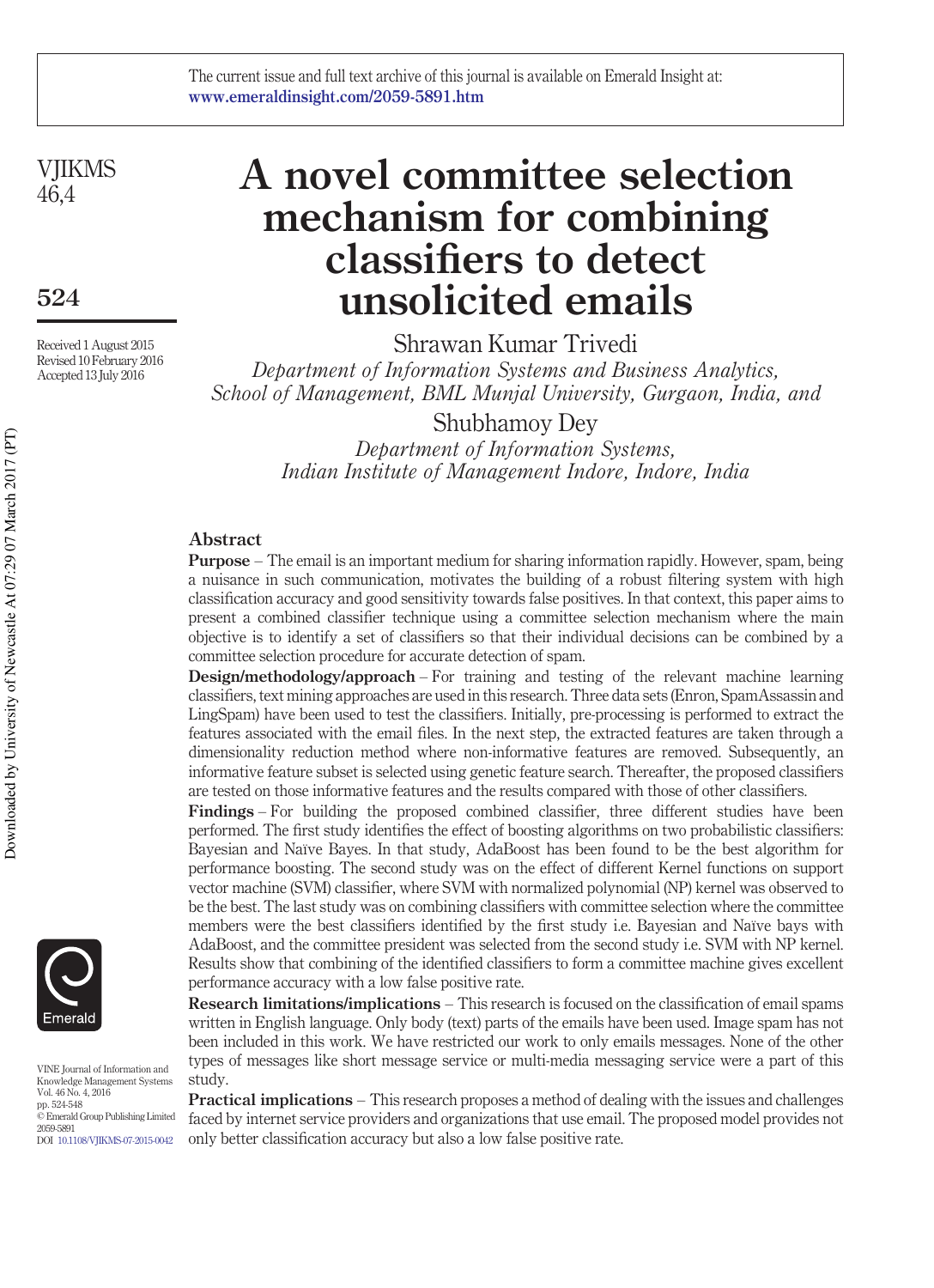**Originality/value** – The proposed combined classifier is a novel classifier designed for accurate classification of email spam.

**Keywords** SVM, Bayesian, Probabilistic classifiers, Naïve Bayes, Function-based classifiers, Kernel functions, Combining classifiers, Stacking, Committee machine

**Paper type** Technical paper

#### **1. Introduction**

In the present automated world, sharing information is important to be competitive and sustainable in business. Email is a rapid and inexpensive medium of communication. It is a popular medium of interaction between people and has become a part of life itself (Whittaker and Moody, 2005). However, spam (unsolicited bulk email) has become a nuisance in such communication. Recently, interest of researchers has increased in the spam classification domain as its bulk is increasing day by day. A study observes that 66 per cent of all business emails are spam (Kaspersky Spam Statistics, 2014). This rapid growth leads to serious problems such as unnecessary filling of users' mailboxes, engulfing of important emails, consuming storage space and bandwidth and requiring time to sort them.

Legal and other simplistic methods like blacklisting, keyword-based filtering, etc., have shown limited effect in countering such problems. However, content-based filtering using machine learning methods is reported to be promising in literature.

Nowadays, spam classification is becoming a challenging area due to the complex nature of the spam. Complexity is defined as the modifications of content, such as tokenization (modifying words such as "free" being written as f r 3 3) and obfuscation (which hides feature by adding HTML or some other codes such as "free" coded as fr&#101xe or FR3E) (Heydari *et al.*, 2015; Goodman *et al.*, 2007), etc., to change the information of features so as to create barriers in distinguishing spam from legitimate emails. Many machine learning classifiers have been tested in an attempt to tackle these problems. Some of them, such as probabilistic classifiers [Bayesian (Koller and Sahami, 1997a; Jatana and Sharma, 2014) and Naïve Bayes (NB) (Farid *et al*., 2014; Lewis and Gale, 1994)] and support vector machine (SVM) (Drucker *et al*., 1999), have been found to be good performers in literature. Significantly good accuracy has been reported even in the presence of the complexity discussed above. The Bayesian technique is well known, as it has the interesting concept of finding the informative features/words with the help of deviation from the mean.

The first part of this research is on probabilistic classifiers (Bayesian and NB) and the concept of boosting [Bagging, Boosting (with re-sampling) and AdaBoost] to improve data sampling for better learning during training. Boosting methods use voting mechanism where a single classifier is formulated as the linear combination of many weak classifiers.

For SVM classifiers, a good choice of kernel function is important and at the same time difficult. A good kernel function provides efficient learning to the SVM during training. In the second part of our study, a number of different kernel functions have been compared.

In the final part of this research, a method for combining classifiers with committee selection has been proposed where the individual classification decisions of the good classifiers are combined. The committee members are chosen from the best performers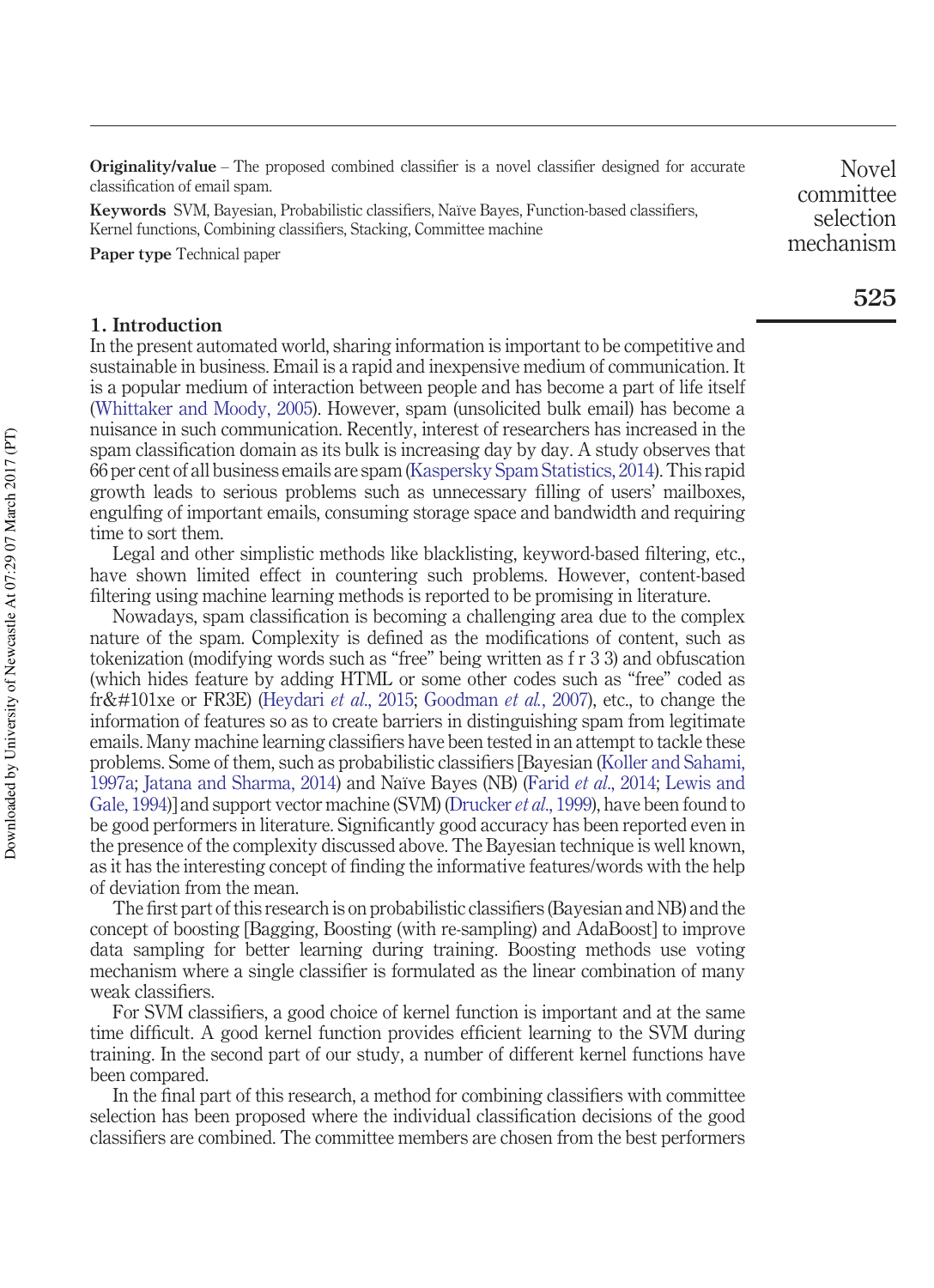of the first part of the study, and the committee president is selected from the second part of the study. **VIIKMS** 

> Genetic feature search method is used to select an informative feature subset. The concerned classifiers are tested on the informative feature subsets extracted from three different publicly available data sets (Enron, SpamAssassin and Lingspam).

#### **2. Related work**

A number of researches have been conducted in the area of classification. However, this research concentrates only on spam classification that has turned into a critical area of research in recent years. This study considers machine learning classifiers and possible ways of improving the learning capability of classifiers in a supervised learning environment. A variety of research has been reported in literature where different classifiers have been tested on different email data sets. Classifiers such as probabilistic classifiers (i.e. Bayesian and Naive Bayes), Boosting algorithms (i.e. Bagging, Boosting and AdaBoost), function-based classifiers (i.e. SVM with different Kernel function) and combining of classifiers with committee selection have been considered in this research.

The Bayesian classifier was introduced by Lewis (1998). This method involves traditional text mining approaches based on content and domain knowledge about the documents. Androutsopoulos *et al.* (2000a, 2000b, 2000c) have done a series of studies to justify the use of an extended version of NB classifier that was initially proposed by Sahami *et al.* (1996). These researches show the consequence of using different number of features and the size of training set on the classifier performance. They have done a comparative study of NB with memory-based classifiers. Their results have established the strength of probabilistic classifiers.

A common problem of misclassification seen in machine learning classifiers happens due to poor sampling of the data set during training stage. Boosting algorithms attempt to solve this problem with the help of a voting mechanism and have therefore found a prominent place in the literature (Heydari *et al.*, 2015; Carreras and Marquez, 2001; Zhang *et al.*, 2004; Korada *et al*., 2012).

SVM has been identified to be a strong classifier and has a respectable place in classification literature. Drucker *et al*. (1999) have done a comparative study where the performance of SVM was compared with various machine learning classifiers. The result of this study was in favour of SVM and boosted decision trees in terms of accuracy and speed. However, the training time of boosted decision tree was longer than that of SVM. Another study conducted by Woitaszek *et al.* (2003) uses a simple SVM and a personalized dictionary for detecting commercial emails. Microsoft Outlook XP has integrated an SVM-based spam detection system plug-in for its users.

Recently, the interest of researchers has moved towards ensemble based and combined classifiers to improve sampling of the data set and learning of the classifiers. The concept of stacking, which is a way of combining classifiers' decisions, was developed by Wolpert (1992). In a combined classifier, the individual decisions of multiple classifiers are combined together to get the final classification decision (Dietterich, 1997). Committee selection is one of the methods of combining classifiers, where multiple classifiers participate as members of the committee and a single classifier works as the president of that committee. This method was suggested by Sakkis *et al.* (2001). In their work, NB and *k*NN classifiers were the committee members, and a second *k*NN was the president. Their experiment demonstrates that members

46,4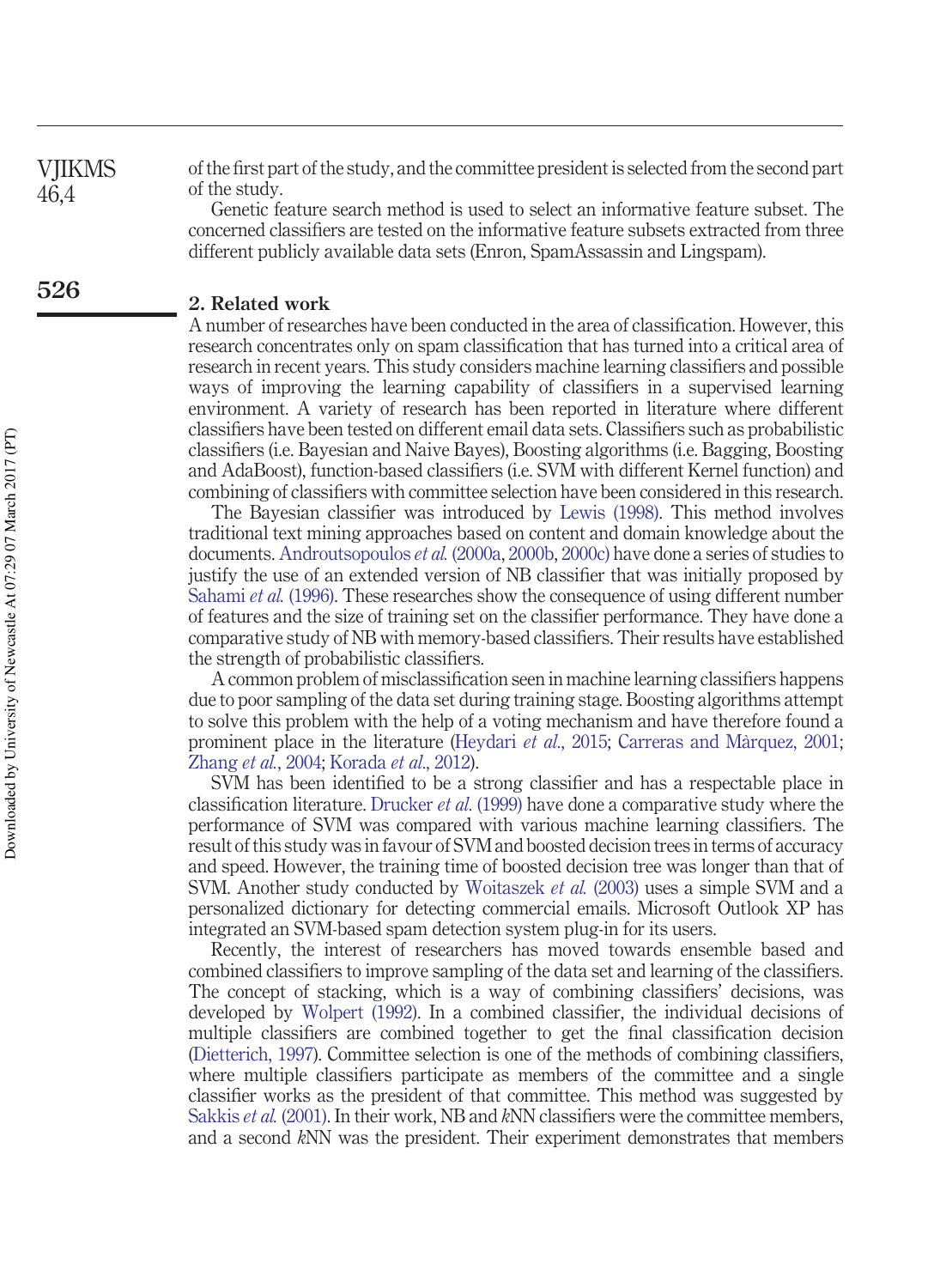made very dissimilar errors, and in less than 2 per cent instances, both members were simultaneously wrong. In a situation where one of the members was wrong, the president could take the decision by selecting or ignoring the members' decisions.

#### **3. Structure of the spam filter**

#### *3.1 Data sets*

This study uses three publicly available data sets, taken from three different sources. Our main analysis is done with "Enron email" data set, and thereafter "SpamAssassin" and "LingSpam" data sets are used for validation of the results. A description of each data set is given below.

*3.1.1 Enron email data set.* In this study, of the six existing versions of Enron email data set (Enron, 2004), Enron versions 3, 4, 5 and 6 have been selected to create 6,000 legitimate (ham) and 6,000 unsolicited (spam) files by simple random sampling. The spam files have been produced from Enron versions 4, 5 and 6. To obtain the same number of ham files, Enron version 3 has also been used along with versions 4, 5 and 6. The rationale of selecting only these versions was that the complexities present in the spam files of those versions would help in finding the actual strength of the classifiers against different types of attacks by spammers.

*3.1.2 SpamAssassin.* SpamAssassin (2005) data set is another data set used in this research. This data set includes some older as well as some relatively recent unsolicited emails (spam) developed by some non-spam-trap sources. Of the entire set of spam emails, 2,350 spam files have been sampled for this research. In addition, this data set has some easy to identify and some difficult to identify legitimate (ham) emails. Both easy and difficult emails are sampled to generate 2,350 ham files. Easy emails can be identified and classified by straightforward techniques, whereas difficult ham emails are affected by some attacks such as use of HTML, unusual HTML mark-up, coloured text, "spammish-sounding" phrases, etc., making it difficult to distinguish them from spam emails.

*3.1.3 LingSpam.* This third data set has been built from the LingSpam corpus (Ling-Spam, 2000; Androutsopoulos, 2000a). This corpus includes four different version of email files, i.e. bare (Lemmatiser disabled, stop-list disabled), lemm (Lemmatiser enabled, stop-list disabled), lemm\_stop (Lemmatiser enabled, stop-list enabled) and stop (Lemmatiser disabled, stop-list enabled). This study makes use of 478 unsolicited (spam) email files and an equal number, 478 legitimate (ham) email files gathered from all versions of the corpus. The detail of these emails are as follows:

- *478 Linguist Ham emails* gathered by randomly downloading digests from the archives, separating their messages and removing text added by the list's server; and
- *478 Spam emails* attachments, HTML tags and duplicate spam messages were not included in the files.

#### *3.2 Pre-processing of the data set*

An email file is modeled as a collection of feature vectors  $a_k^i$ , defined as the weight of word *i* belonging to the document *k* (Aas and Eikvil, 1999). These feature vectors and email files together constitute a matrix, called the term-document matrix (TDM), for representing the feature space. This matrix appears high dimensional and sparse in nature due to the presence of a large number of features in the representation. However,

Novel committee selection mechanism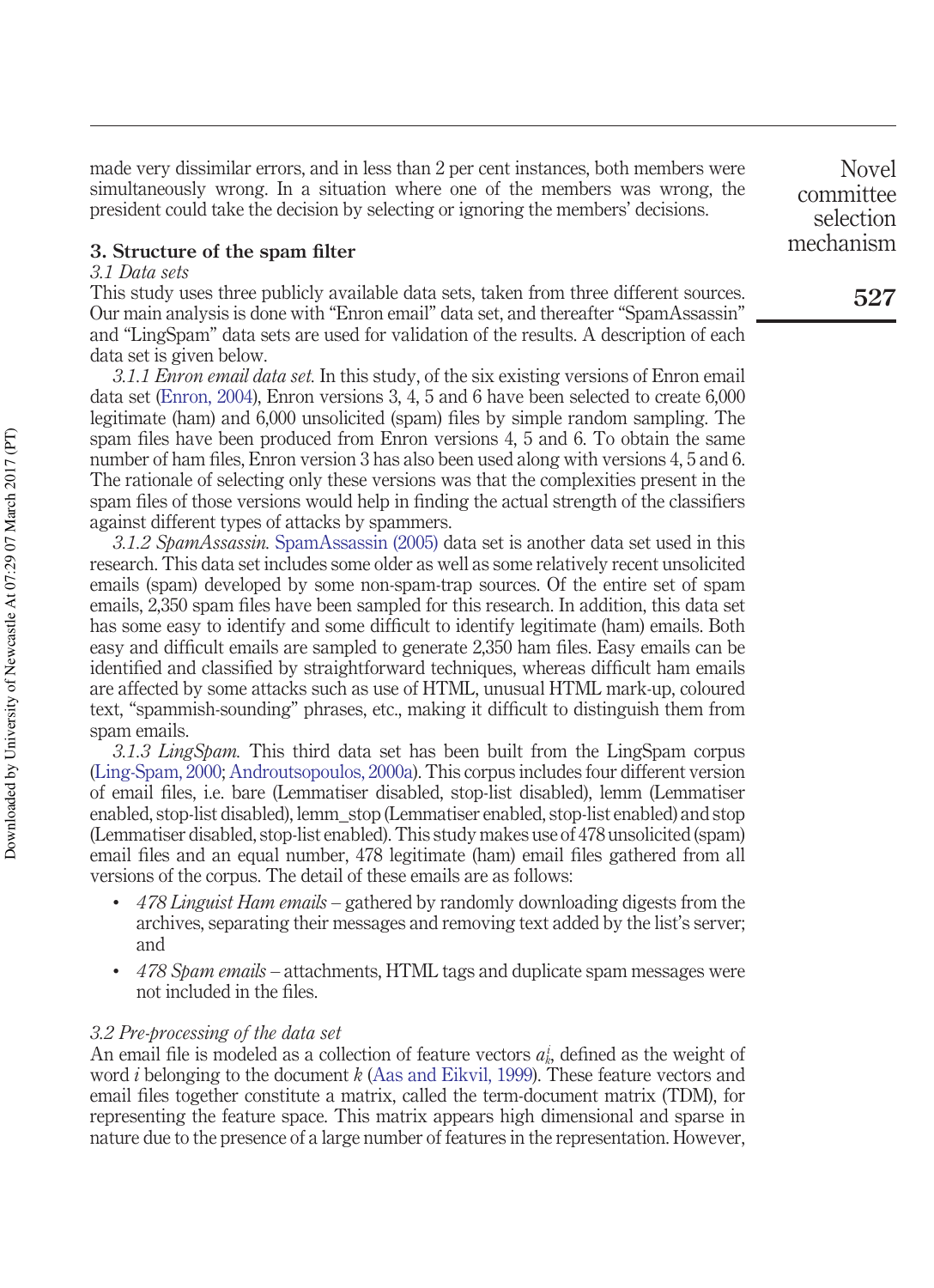this problem is tackled by "dimensionality reduction" that is done before the classification and with the use of "feature selection" or "feature extraction" processes. Dimensionality reduction includes "stop-word" (terms that contain no information such as pronouns, prepositions and conjunctions) removal (Aas and Eikvil, 1999) and "lemmatisation" (grouping the terms that contain same information such as "combine, combined, and combining", etc.). VJIKMS 46,4 **528**

#### *3.3 Feature selection*

Feature selection is applied after dimensionality reduction of the matrix. A number of feature selection methods have been discussed in the literature. In general, these methods help to find informative features from the set of available features. For cost sensitive evaluation, this research uses a evolutionary feature subset search method known as "Genetic subset search" (Trivedi and Dey, 2014; Haleh and Imam, 1994) to identify a small subset of informative features.

*3.3.1 Genetic feature search method.* This study focuses on cost sensitive evaluation where genetic subset search method plays a crucial role for selecting a small numbers of informative features. This algorithm initially introduced by Holland (1975) works on an inductive learning approach. It works in a way similar to the genetic models of the natural systems and is therefore called Genetic algorithm. In the beginning, this method starts with a population of individuals to search a given space. Each individual of the population is evaluated for their fitness. New individuals, called "offspring", are produced by selecting best performing individuals (Oreski and Oreski, 2014). The offspring retains the features of their parents and generate a population with improved fitness. This process is performed by two genetic operators, i.e. "Crossover" and "Mutation". Crossover operates by random selection of a point in two-parent gene structures and develops two new individuals by exchanging the remaining part of parents. Hence, this operator generates two new offspring combining the two parent individuals. The Mutation operator creates a new individual by arbitrarily altering some gene component of an old individual. The work of this operator is similar to a population perturbation operator which amounts to introducing new information in the population. This operator may also help to avoid stagnation which can arise during the search process.

#### *3.4 Machine learning classifiers*

*3.4.1 Boosting algorithms.* The idea of boosting (Heydari *et al*., 2015; Duda *et al*., 2001; Efron, 1982) was developed from bootstrapping. The basic phenomenon of bootstrapping is to re-assess the accuracy of some estimate. It is a statistical sample-based method where samples are taken by drawing randomly with replacement from a data set. Some boosting algorithms have been shown to strengthen the accuracy of classifiers.

3.4.1.1 Bagging. Bagging technique (Heydari *et al*., 2015; Duda *et al*., 2001; Breiman, 1996; Hastie, 2001) is also based on the concept of bootstrapping which helps in improving the learning of classifiers during training. The main idea of this technique is to take an aggregation of bootstraps. Let us assume the training set  $T_r = t_1, t_2, t_3 \ldots t_n$ with  $t_i = (x^i, y^i)$  where  $x^i \in R_n$  and  $y^i \in \{+1, -1\}$  which is defined as the particular class for *i*<sup>th</sup> training sample. In this research, +1 is denoted as legitimate emails (ham) and -1 is considered as unsolicited email (spam). This algorithm fits the regression model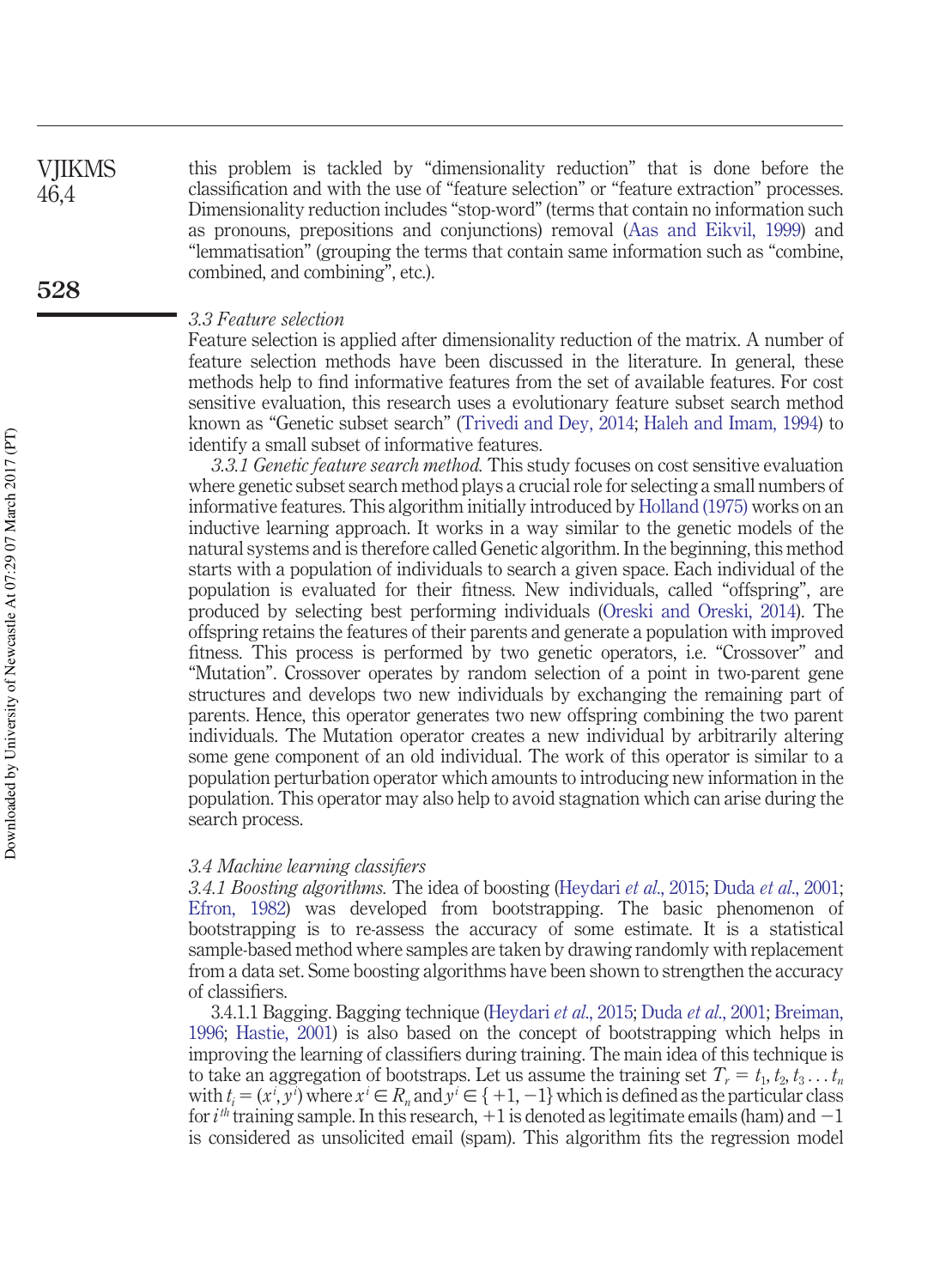which formulates a prediction  $f^x$  at input *x*. It averages prediction over the collection of bootstraps for reducing variance and increasing accuracy. This algorithm fits our model with the given prediction  $f_{bag}^x$  for each bootstrap sample, where  $b \in 1, 2, 3, \ldots$  *B*. Bagging estimation can be shown as:

Novel committee selection mechanism

$$
f_{bag}^x = \frac{1}{B} \sum_{b=1}^B f_b^x \tag{1}
$$

*Algorithm for classification*

Input: Training set  $T_r = t_1, t_2, t_3, \ldots, t_n$  with  $t_i = (x^i, y^i)$ . Number of sample version of training set *B.*

Output: An appropriate classifier  $G_t^x$  for above training set.

For  $n = 1, 2, 3, \ldots B$  (where  $n$  is the number of classifiers for the ensemble):

- Draw  $K_x \leq N_x$  samples *with* replacement from the training outset  $T_x$  and to obtain  $n^{th}$  sample  $T_r^n$ .
- Take the classifier  $G_t^n$  to train it from each training sample  $T_r^n$  in each iteration  $n = 1,2,3,...B$ .
- Build up the final classifier  $G_t^n$  with number of ensemble classifier  $(n =$ 1, 2, 3, . . . *B*). The final classifier is the combined aggregate result of all classifiers that participated in ensemble.

$$
G_t^x = sign\left(\sum_{n=1}^B G_t^n\right) \tag{2}
$$

3.4.1.2 Boosting (Boost with re-sample). Boosting technique works in the same way as bootstrapping and bagging. The only difference is in the sample selection, while bootstrapping and bagging perform sampling with replacement, boosting performs sampling without replacement. This technique was proposed by Schapire (1989). *Algorithm for classification*

Input: Training set  $T_r = t_1, t_2, t_3, \ldots, t_n$  with  $t_i = (x^i, y^i)$ . Number of sample version of training set *B.*

Output: An appropriate classifier  $G_t^x$  for above training set.

- Draw  $K_x^1 \leq N_x$  samples *without* replacement from the training outset  $T_r$ , and obtaining training sample  $T_r^1$ . Take weak classifier  $G_t^1$  and train it for each sample  $T_r^1$ . Each individual classifier  $G_t^1$  is trained with the help of training sample  $T_r^1$  that is draw at random without replacement and hence  $G_t^1$  is to be considered as weak classifier.
- Select  $K_x^2 \leq N_x$  samples from the training outset  $T_r$ , which include half misclassified samples by weak classifier  $G_t^1$ . Train weak classifier  $G_t^2$  on new samples.
- Finally, select remaining samples misclassified by  $G_t^1$  and  $G_t^2$ . Train weak classifier  $G_t^3$  on remaining samples.
- Build up the final classifier as a vote of weak classifiers.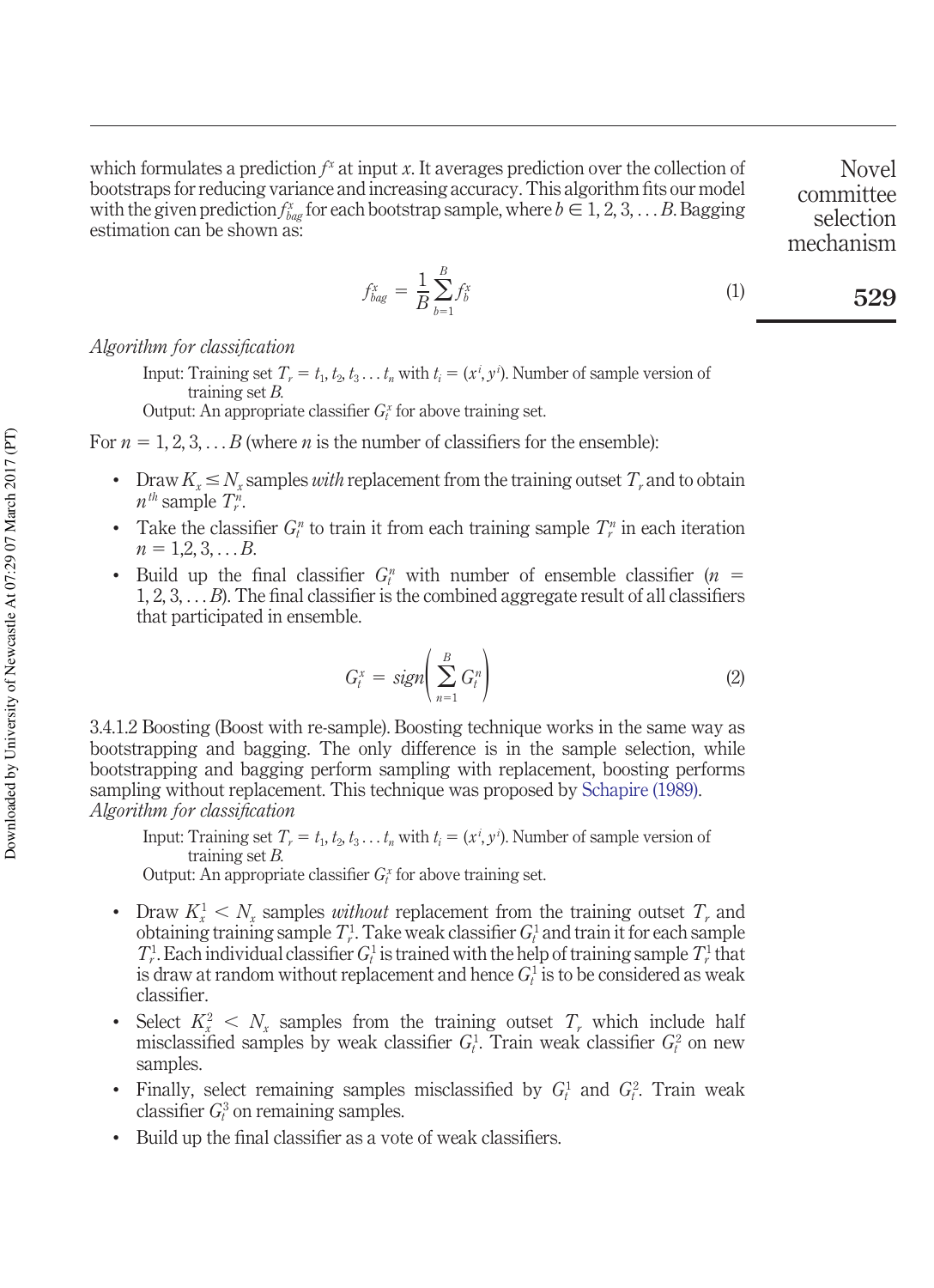$$
G_t^x = sign\left(\sum_{n=1}^3 G_t^n\right) \tag{3}
$$

3.4.1.3 Adaptive boosting (AdaBoost). Adaptive boosting (AdaBoost) (Heydari *et al*., 2015; Hastie, 2001; Freund and Schapire, 1996) works differently from other boosting methods and uses re-weight technique rather than simple random sampling. This technique is based on the idea of building an ensemble of classifiers for performance boosting with better learning. AdaBoost learns with the set of outputs *M<sup>x</sup>* of weak classifiers  $G_t^m$ *x* and then combines the decision for the final classifier  $G_t^x$ . *Algorithm for classification*

Input: Training set  $T_r = t_1, t_2, t_3, \ldots, t_n$  with  $t_i = (x^i, y^i)$ . Number of sample version of training set *B.* Output: An appropriate classifier for the training set  $G_t^x$ .

- (1) Initialize the weights  $w_i^t = 1/N, i \in 1, 2, 3, \ldots N$ , where N is the number of examples in the training set, chosen according to the information gain calculated for the each feature and  $w_i^t$  is a randomly assigned weight assigned to each of the examples.
- (2) From  $m = 1, 2, 3, \ldots, M_x$ , where  $M_x$  is the number of individual classifiers that participated in ensemble generation.
	- Train the weak classifier  $G_t^{m_x}$  on the training sample that is taken from the training outset using weights *w<sup>i</sup> t* .
	- Calculate the error term  $E_{r\sigma r}^m = \sum_{i=1}^N w_i^t I(y_i \neq G_{t}^{m_{xi}})/\sum_{i=1}^N w_i^t$ , which is defined as the percentage error calculated after the classification with the individual weak classifier.
	- Calculate weight contribution  $\theta_m = 0.5 \log (1 E_{rr0}^m / E_{rr0}^m)$ , it is calculated to reassign the value to the instances for the successive iterations.
	- Substitute  $w_i^t \leftarrow w_i^t E x p(-\theta_{(m)} I(y_i \neq G_i^{m_{xi}}))$  then re-normalize  $\Sigma_i w_i^t = 1$ .
- (3) The final classifier is the combined decision of all weak classifiers and represented as:

$$
G_t^x = \theta_m \text{sign}\left(\sum_{m=1}^{M_x} G_t^m\right) \tag{4}
$$

*3.4.2 Probabilistic classifiers.* This idea was proposed by Lewis (1998), who introduced the term  $P(c_i/d_j)$  and defined it as the probability of a document represented by a vector  $d_j = w_j^1, w_j^2, \ldots, w_j^n$  of words falling within a certain category  $c_i$ . This probability is calculated by the Bayes theorem:

$$
P\left(\frac{c_i}{d_j}\right) = \frac{P(c_i)^* P\left(\frac{d_j}{c_i}\right)}{P(d_j)}
$$
(5)

**530**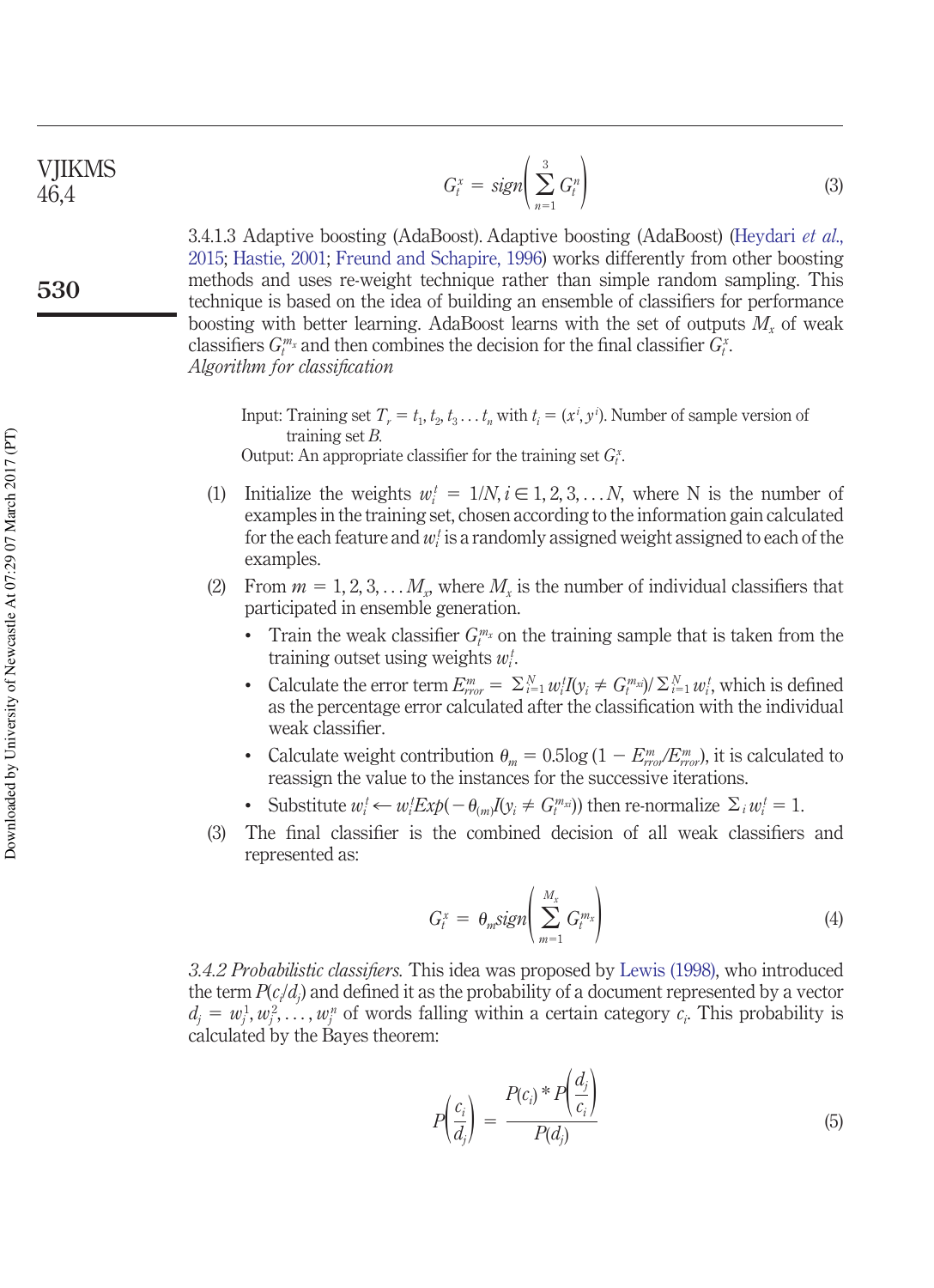Bayesian is a popular technique, but it is challenging in the case of high dimension of the data vector *d<sup>j</sup>* . This challenge is tackled by developing an assumption that any two arbitrarily selected coordinates of document vector *d<sup>j</sup>* (tokens) are independent to each other. This assumption is represented by the given equation:

$$
P\left(\frac{d_j}{c_i}\right) = \prod_{l=1}^n P\left(\frac{w_j^l}{c_i}\right) \tag{6}
$$

This above assumption is the foundation of "Naive Bayes" classifier which is popular in the area of the text mining (Heydari *et al*., 2015; Joachims, 1998; Koller and Sahami, 1997b; Larkey and Croft, 1996).

*3.4.3 Support vector machine.* SVM is another popular machine learning classifier. It takes inspiration from statistical learning theory and structural minimization principle (Vapnik, 1995). It is one of the best accepted classifiers due to its strength in dealing with high dimensional data with unique kernel function. A set of data is said to be high dimensional when each entity (i.e. document) is represented by a vector with a large number of dimensions (i.e. features/terms in the context of text representations). In such situations, determining the correct classes for the document vector can become both difficult and computationally inefficient.

The basic concept of SVM is to separate the classes (i.e. positive and negative) by the use of maximum margin produced by a hyperplane. Let us take a training sample  $X = x^i, y^i$ , where  $x^i \in R_n$  and  $y^i \in +1, -1$ , which is defined as the particular class for  $i^{th}$ training sample. In this research,  $+1$  is denoted as legitimate emails (ham) and  $-1$  is unsolicited emails (spam). Final output of the classifier is determined by the following equation:

$$
y = w \cdot x - b \tag{7}
$$

where *y* indicates final output of classifier, *w* termed as normal vector analogous to those in the feature vector  $x$  and  $b$  is the bias parameter that is determined by the training procedure. The following optimization function is used to maximize the separation between classes:

$$
\text{minimize} \quad \frac{1}{2} ||w||^2 \tag{8}
$$

subject to 
$$
y_i(w \cdot x - b) \geq 1, \forall i
$$
 (9)

3.4.3.1 Kernel functions. Sometimes SVM classifiers are unable to separate the input data into specific classes due to the poor sampling of the data set. This problem is resolved by transforming the high dimensional input data using some non-linear transformation functions. This process helps to separate the input data in such a manner that a linear separable plane can be revealed in the transformed space. On the other hand, high dimensionality of the feature space makes the computation of

Novel committee selection mechanism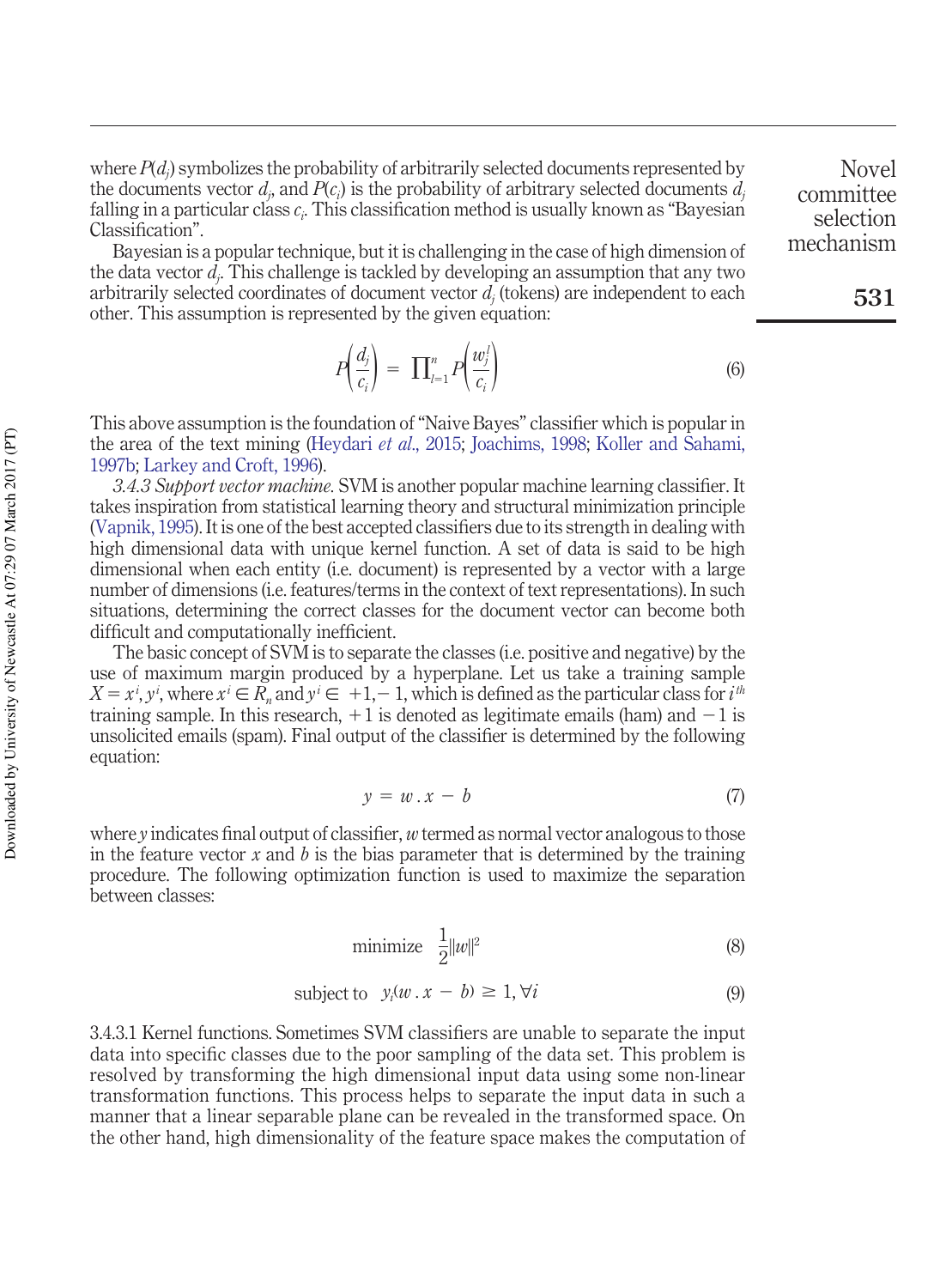the inner product of two transformed vectors practically infeasible. For resolving this problem, "Kernel Functions" are introduced that are used in place of the inner product of two transformed data vectors in the feature space (Trivedi and Dey, 2013a). For viable operations, the computational effort is reduced by the use of appropriate kernel functions.

3.4.3.2 Kernel selection. An appropriate selection of Kernel Function is crucial for applications of SVM-based classification. A good choice of Kernel Function assures good learning of SVM. A variety of Kernel Functions has been discussed in the literature. Our research uses four Kernel Functions, shown in Table I.

The SVM classifier with a strong kernel function is an important part of the second study of this research where a good kernel with SVM has been identified and used in the proposed combined classifier. This classifier is used as the committee president of the combined classifier committee.

*3.4.4 Combining classifiers.* In this procedure, classifiers' committee is formed where a number of classifiers are selected as members, and another classifier is selected as the president of the committee. This multilevel classification committee is termed as "Stacking" (Wolpert, 1992; Sakkis *et al*., 2001). Each fresh document is classified by the members of the committee, and thereafter president considers the output of committee members and selects the best one. The final decision is made by considering the members' individual decisions together with president's decision. The advantage of this approach is that though members frequently make mistakes (i.e. misclassify), the final decision of the committee is rarely incorrect (i.e. misclassifications are far fewer).

In this research, Boosted Probabilistic classifiers, i.e. Boosted Bayesian and Boosted NB are the members of the committee and a function-based classifier, i.e. SVM with Normalized polynomial Kernel (NP), is the president of the committee.

The members and the president classifiers are chosen based on the results of the first and second study, respectively. In the first study, effect of various boosting techniques has been tested for performance boosting of probabilistic classifiers where Bayesian and NB classifiers with AdaBoost were the best and were therefore selected as a members of the committee. In the second study, four different kernels have been tested for better learning of the SVM classifier, and NP kernel with SVM was found to be the best. Therefore, SVM with NP Kernel was selected as president for last part of the study.

| Kernels    | Full name                                      | <b>Functions</b>                                                                                                                                         |
|------------|------------------------------------------------|----------------------------------------------------------------------------------------------------------------------------------------------------------|
| NP         | Normalized polynomial kernel                   | $K^{r}(x_i, y_j) = \frac{(x_i^{T} \cdot y_j + 1)^{p}}{sqrt(x_i^{(T+1)} + y_i^{(T+1)})}$                                                                  |
| PK         | Polynomial kernel                              | $K^{r}(x_i, y_i) = (x_i^{T}, y_i + 1)^{p}$                                                                                                               |
| <b>PUK</b> | Pearson VII function-based<br>universal kernel | $K'(x_i, y_j) = \frac{1}{\left[1 + \left(\frac{2 * sqrt(\ x_i - y_j\ ^2sqrt(2^{\left(\frac{1}{\omega}}) - 1))}{\sigma}\right)^2\right]^{\omega}}\right]$ |
| <b>RBF</b> | Radial basis function kernel                   | $K^{r}(x_{i}, y_{i}) = \exp(-\gamma   x_{i} - y_{i}  ^{2})$                                                                                              |

**VIIKMS** 46,4

**Table I.** Kernel functions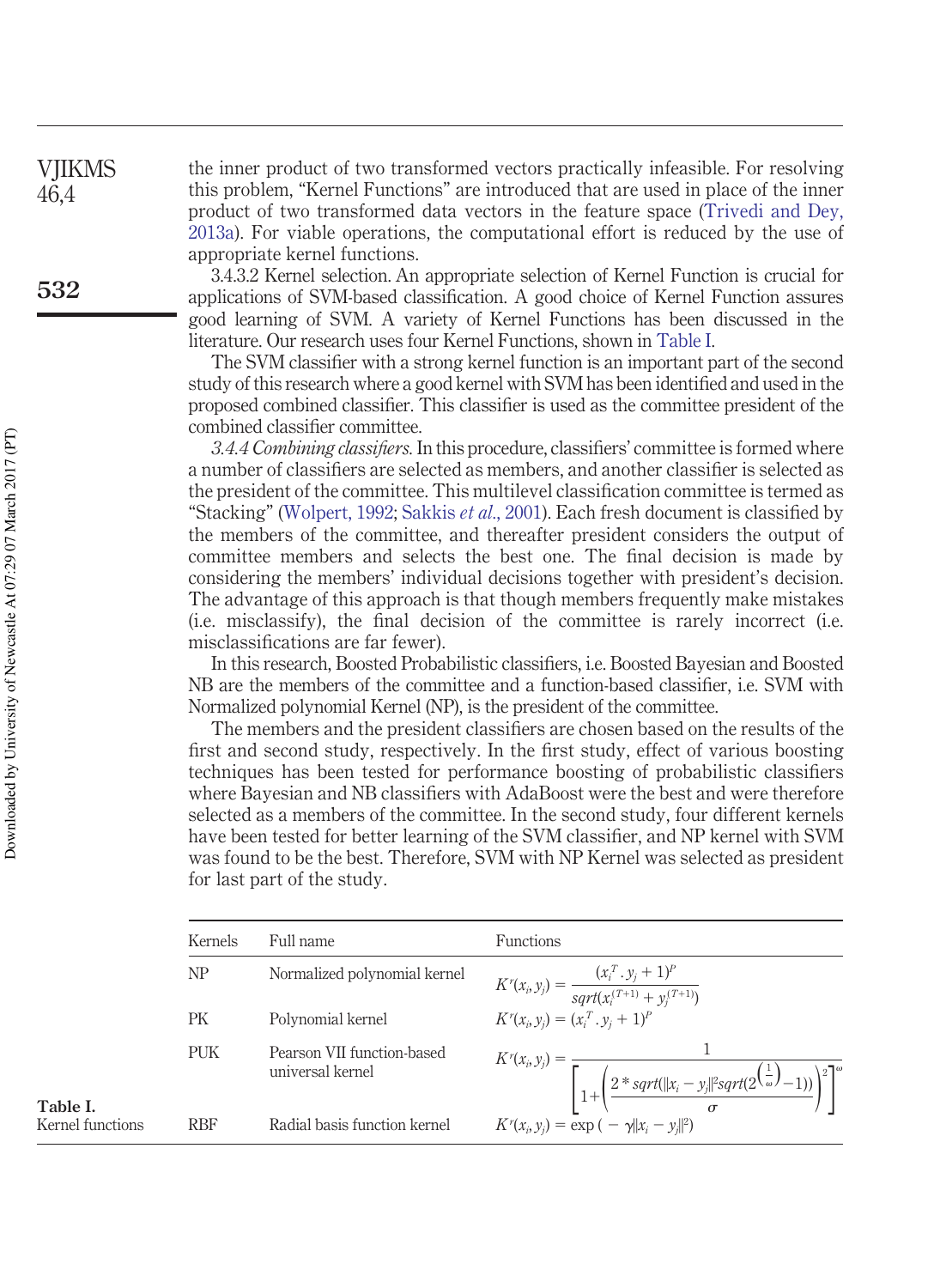#### *3.5 Description of the study*

In this study, we have used JAVA and MATLAB environment on Window 7 operating system for testing the concerned classifiers. The dimensionality reduction step identifies subsets with varying numbers of most informative features, from the three different data sets. Thereafter, data splitting is performed such that 66 per cent data can be used for training, and remaining 34 per cent data can be kept aside for testing of concerned classifiers.

This study uses some well-known performance measures for evaluation and analysis purposes. The most intuitively appealing measure for comparing classifiers is the Classifier's Accuracy (*A*) and is defined as the percentage of accurately classified emails. This measure has its own disadvantage, which is inability to distinguish between false positives (FP) and false negatives. For accurate measurement, FP rate must be considered. That is because sometimes legitimate (ham) emails, which mostly carry important information, can be misclassified as spam emails. Minimum FP value for the Ham ensures the maximum number of accurately classified Ham emails. In this study, FP rate for ham emails and all emails have been considered. FP rate for all emails indicates the actual capability of the spam classification model and evaluates the capacity of classifier to judge the correct classes. F-value (*F*) which is defined as the harmonic mean of Precision (*P*), the fraction of retrieved classified emails that are relevant, and Recall (*R*), the fraction of accurate classified emails that are retrieved, is also an informative indicator of accurate classification.

In Table II, related formulae of the performance measures have been shown, where  $N_{Ham\rightarrow c}$  denotes the total number of correctly classified Ham emails,  $N_{Ham\rightarrow m}$  is the number of misclassified Ham emails,  $N_{Spam\rightarrow c}$  is the correctly classified Spam emails and  $N_{S_{barm\rightarrow m}}$  is the total number of misclassified Spam emails.

| <b>Measures</b>     |                                                                                                                                                       | Related formulas                                                                                                                                       |
|---------------------|-------------------------------------------------------------------------------------------------------------------------------------------------------|--------------------------------------------------------------------------------------------------------------------------------------------------------|
| Accuracy            |                                                                                                                                                       | $A = \frac{N_{Ham\rightarrow c} + N_{Spam\rightarrow c}}{N_{Ham\rightarrow w} + N_{Ham\rightarrow m} + N_{Sham\rightarrow c} + N_{Spam\rightarrow m}}$ |
| Precision           | For ham emails                                                                                                                                        | For spam emails                                                                                                                                        |
| Recall              | $HP = \frac{N_{Ham\rightarrow c}}{N_{\odot}}$<br>For ham emails<br>$HR = \frac{N_{Ham \rightarrow c}}{N_{Ham \rightarrow m} + N_{Ham \rightarrow c}}$ | $SP = \frac{N_{Spam \to c}}{N_{Ham \to m} + N_{Scham}}$<br>For spam emails<br>$SR = \frac{N_{Spam\rightarrow c}}{N_{\odot}}$                           |
| $F$ -value          |                                                                                                                                                       | $F = \frac{2*P*R}{P+P}$                                                                                                                                |
| False positive rate | For ham emails                                                                                                                                        | For all emails                                                                                                                                         |
|                     | $HFP = \frac{N_{Ham \rightarrow m}}{N_{\cdots} + N}$                                                                                                  | $FP^{H,S} = \frac{N_{H,S \rightarrow m}}{N_{H,S \rightarrow m} + N_{\cdots}}$                                                                          |

**Table II.** Instruments for performance measurement

**533**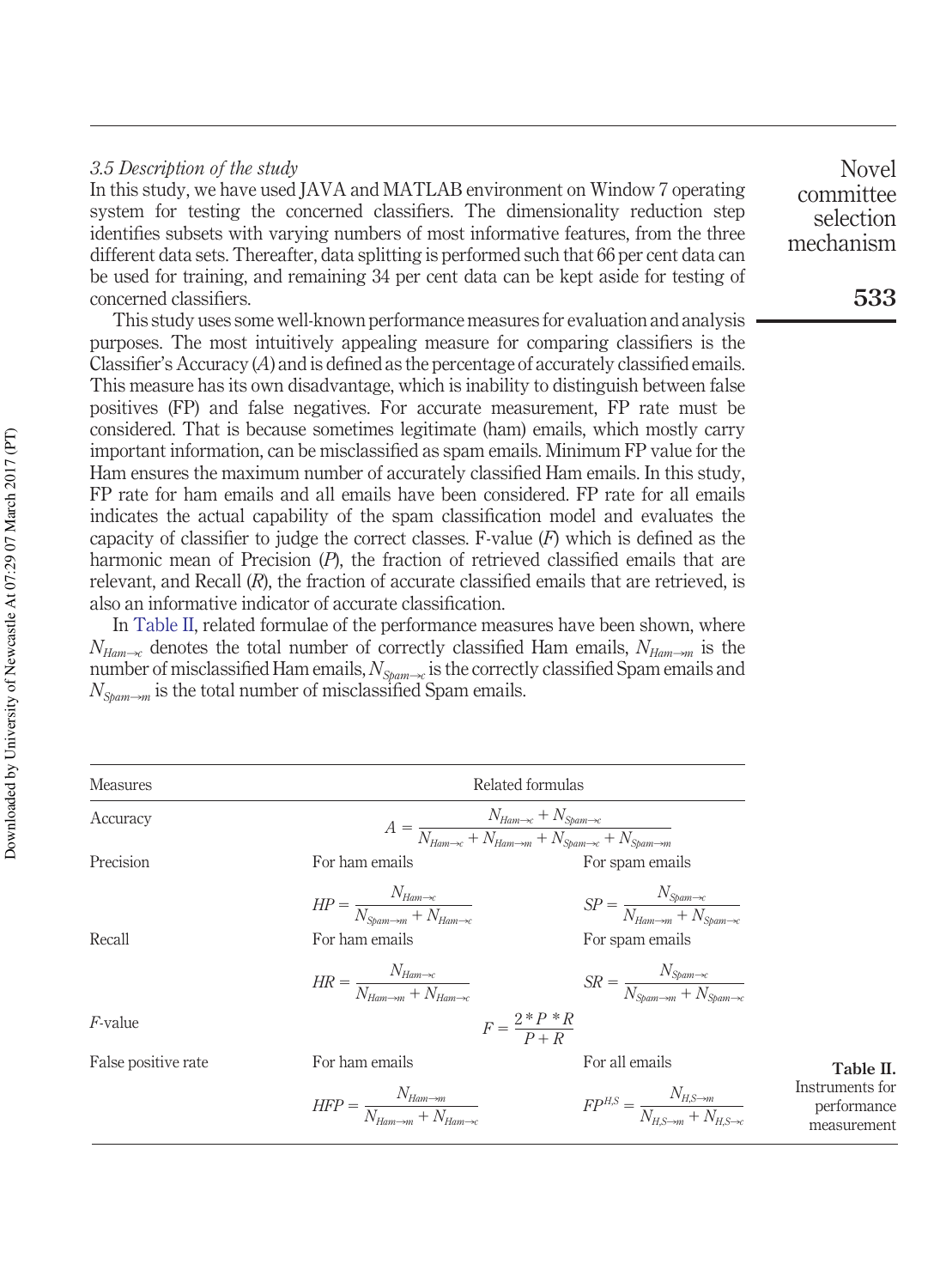#### *3.6 Experiments and evaluation* VJIKMS

The objective of this work is to use different combinations of classifiers for effective classification of spam and ham email. The testing of classifiers was divided into three parts: the first part performed the testing of "Probabilistic Classifiers" (i.e. Bayesian and NB), without/with "Boosting Algorithms" (i.e. Bagging, Boosting with Re-sampling and AdaBoost), thereafter "Function Based Classifiers" (i.e. SVM) was tested with different "Kernel Functions" [i.e. NP Kernel, polynomial kernel (PK), radial basis function kernel (RBF) and Pearson VII function-based universal kernel (PUK)] and in the last part the proposed "Combined Classifier" was constructed by using the best performing classifiers from the previous two tests. It was then tested on most informative features selected by "Genetic Feature Search Algorithm" for the three different datasets mentioned above.

#### **4. Results and analysis**

This research focuses on performance improvement of the classifiers where the main task is improving the classification accuracy and minimizing FP rate with the use of least number of most informative features. Three different studies have been conducted for achieving optimum classification accuracy by testing various classifiers on three different data sets (i.e. Enron email, SpamAssassin, LingSpam). Different numbers of most informative features (i.e. 375 features for Enron, 89 features for SpamAssassin and 63 features for LingSpam data set) have been selected for classifying different number of email files (i.e. 12,000 email files for Enron, 4,700 email files for SpamAssassin and 956 email files for LingSpam data set), with 50 per cent Spam rate for each data set. Enron email data set was chosen as the main data set of this research. The other two data sets (i.e. SpamAssassin and LingSpam) have been used for validation of the results obtained for the first data set.

The measures listed inTable II were used to compare and analyze the performance of the individual classifiers and the proposed combined classifier.

#### *4.1 First study: boosting of the probabilistic classifiers*

In this study, two Probabilistic classifiers (Bayesian and NB) have been tested on the three data sets with/without the help of boosting algorithms [i.e. Bagging, Boosting (with re-sampling) and AdaBoost]. The motivation behind this study was lack of learning ability of the classifiers at the training stage. Boosting algorithms strengthen the learning ability of classifiers for improving the classification accuracy.

*4.1.1 Test on Enron email data set.* Table III and Figure 1 demonstrate the results of this study. Without boosting algorithms, Probabilistic classifiers tested on the Enron data set show poor performance. For individual performance, Bayesian classifier gives better accuracy, i.e. 88.8 per cent, compared to NB, i.e. 88.0 per cent. Results also show that boosting algorithms improve the performance of Probabilistic classifiers. With boosting, Bayesian classifier again performs better than NB with accuracy 89.1 to 92.9 per cent (whereas for NB, it is from 88.4 to 91.7 per cent). Among all boosting algorithms, Boosting (with re-sample) gives best performance with accuracy 92.7 per cent for Bayesian and 91.7 per cent for NB. AdaBoost results were very close to the best. In this case, accuracy was 92.4 per cent for Bayesian and 91.2 per cent for NB. Bagging appears as the worst performer among all boosting algorithms with accuracy 89.1 per cent for Bayesian and 88.4 per cent for NB.

46,4

**534**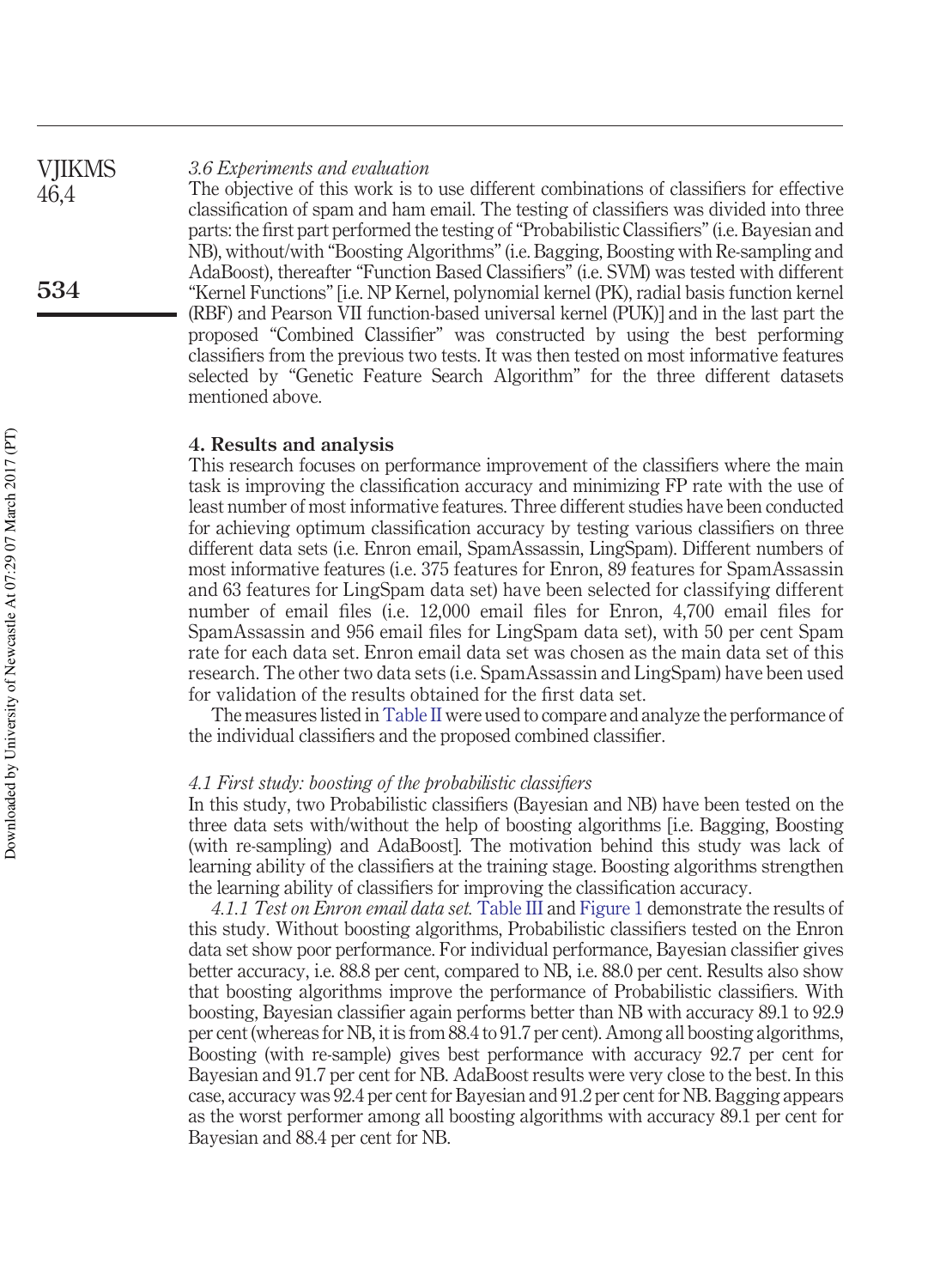| Novel<br>committee                                                                                                               | 3 5 8 9<br>9 9 9 9 9                                                                                               | F-value                                                               |  |
|----------------------------------------------------------------------------------------------------------------------------------|--------------------------------------------------------------------------------------------------------------------|-----------------------------------------------------------------------|--|
| selection<br>mechanism                                                                                                           | $\begin{array}{l} 47.7 \\ 7.78.0 \\ 7.58.0 \\ 8.3 \end{array}$                                                     | NaiveBayes<br>$\widehat{\Xi}$<br>Acc                                  |  |
| 535                                                                                                                              | 3333<br>3333                                                                                                       | LingSpam<br>F-value                                                   |  |
|                                                                                                                                  | 33335<br>3335                                                                                                      | BayesNet (BN)<br>Aα                                                   |  |
|                                                                                                                                  | 55<br>56<br>56<br>56<br>56<br>56                                                                                   | F-value<br>$\widehat{\Xi}$                                            |  |
|                                                                                                                                  | 6<br>85 8 9<br>96 9                                                                                                | NaiveBayes<br>Acc                                                     |  |
|                                                                                                                                  | 874<br>875<br>971                                                                                                  | Probabilistic classifiers<br>SpamAssassin<br>F-value<br>BayesNet (BN) |  |
|                                                                                                                                  | 1 1 1 2 3<br>2 3 3 3<br>2 3 3 3                                                                                    | Acc                                                                   |  |
|                                                                                                                                  | 88.1<br>88.17<br>91.2                                                                                              | F-value<br>NaiveBayes<br>$\widehat{\Xi}$                              |  |
|                                                                                                                                  | 884<br>884<br>91.7<br>91.2                                                                                         | Acc<br>Enron                                                          |  |
|                                                                                                                                  | 887<br>8823<br>923                                                                                                 | <i>F</i> -value<br>BayesNet (BN)                                      |  |
|                                                                                                                                  | 8<br>88 88 88<br>88 88 88                                                                                          | Aα                                                                    |  |
| Table III.<br>Results of first study:<br>accuracy and $F$ value<br>of probabilistic<br>classifiers<br>(with/without<br>boosting) | Without boosting<br>Bagging (Bag)<br>Boosting with Re-sampling (Boost)<br>Boosting algorithms<br>AdaBoost (ABoost) | In $(\%)$                                                             |  |

Downloaded by University of Newcastle At 07:29 07 March 2017 (PT) Downloaded by University of Newcastle At 07:29 07 March 2017 (PT)

**535**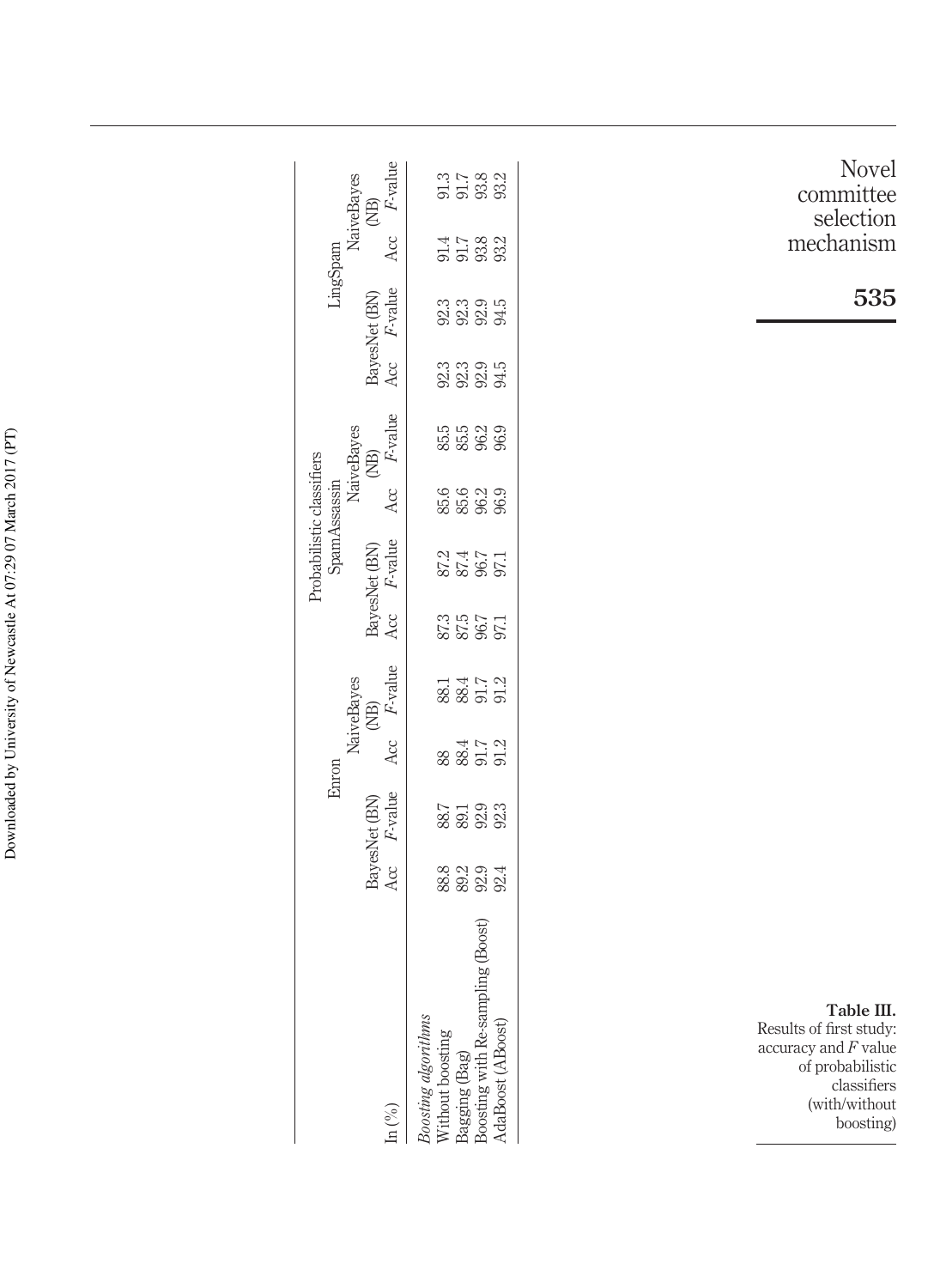Table IV and Figure 2 demonstrate FP rate of the concerned classifiers. In this research, we calculate the FP rate for Ham emails and thereafter for the total emails. Results confirm that Boosting with AdaBoost leads to the best classification. It gives accurate classification with low FP rate, i.e. 5.4 per cent for Ham and 7.8 per cent for total emails and hence, it can be said that AdaBoost is the best boosting algorithm.

*4.1.2 Test on SpamAssassin data set.* Results of classifiers tested on SpamAssassin data set strongly support the observations from the Enron Data set. Table III and Figure 3 reveal that, for SpamAssassin data set also, with/without boosting, Bayesian classifier performs better than NB. In this case, accuracy of Bayesian classifier was 87.3 to 97.1 per cent and for NB, it was 85.6 to 96.9 per cent. On the other hand, AdaBoost algorithm shows excellent performance boosting of probabilistic classifiers with accuracy 97.1 per cent for Bayesian classifier and 96.9 per cent for NB. Bagging algorithm has again proved to be the worst booster with performance accuracy 87.5 per cent for Bayesian and 85.6 per cent for NB (Figures 3 and 4).

In SpamAssassin data set, FP rate for Ham emails was less for Bayesian classifier with Boosting with Re-Sampling method, i.e. 2.2 per cent, but the result of AdaBoost was close to the best one, i.e. 2.8 per cent, whereas for the NB, AdaBoost gives low FP rate, i.e. 2.8 per cent. Also, with AdaBoost, FP rate of total emails was lower, i.e. 2.9 per cent for Bayesian and 3.1 per cent for NB.

*4.1.3 Test on LingSpam data set.* Same classifiers tested on LingSpam data set strongly validate the results of Enron and SpamAssassin data sets. Again Bayesian classifier proves its worth with accuracy 92.3 to 94.5 per cent, whereas for NB, it is 91.4 to 93.2 per cent. AdaBoost method again demonstrates its strength with accuracy 94.5 per cent for Bayesian Classifier and 93.2 per cent for NB. Bagging method continues to be disappointing by its poor boosting, with performance accuracy 92.3 per cent for Bayesian and 91.7 per cent for NB (Figures 5 and 6).

FP rate for LingSpam data set again comes lower, i.e. 2.4 per cent for Ham emails and 5.6 per cent for overall classification, for the Bayesian classifier with AdaBoost. This supports the results from the other two data sets. For ham emails without boosting, FP rate is lower, but considering together with accuracy, Bayesian with AdaBoost appears to be the best classifier.



Accuracy and *F*-value of

**Figure 1.**

probabilistic classifier with/without boosting (Enron data set)

VJIKMS 46,4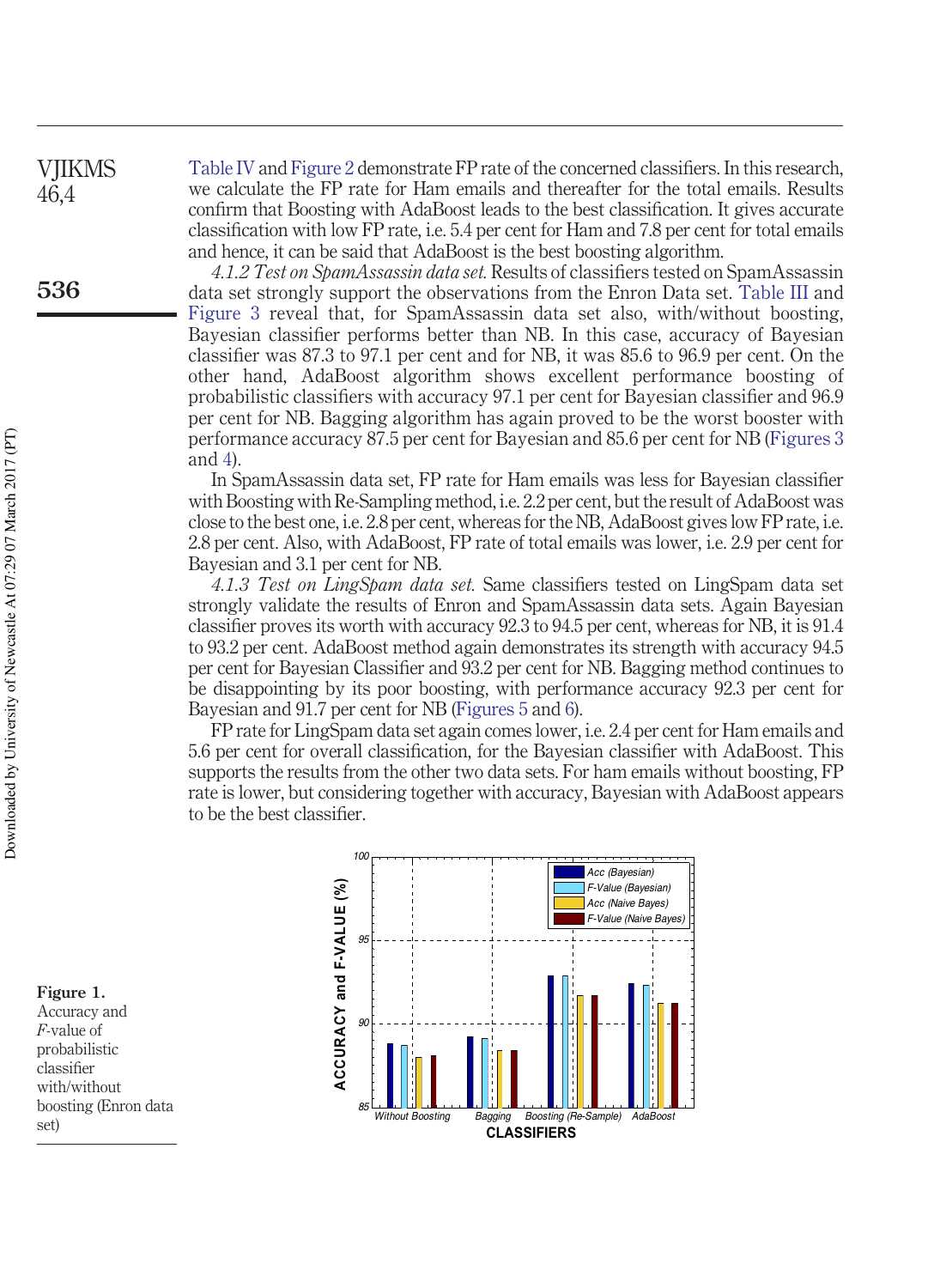Downloaded by University of Newcastle At 07:29 07 March 2017 (PT) Downloaded by University of Newcastle At 07:29 07 March 2017 (PT)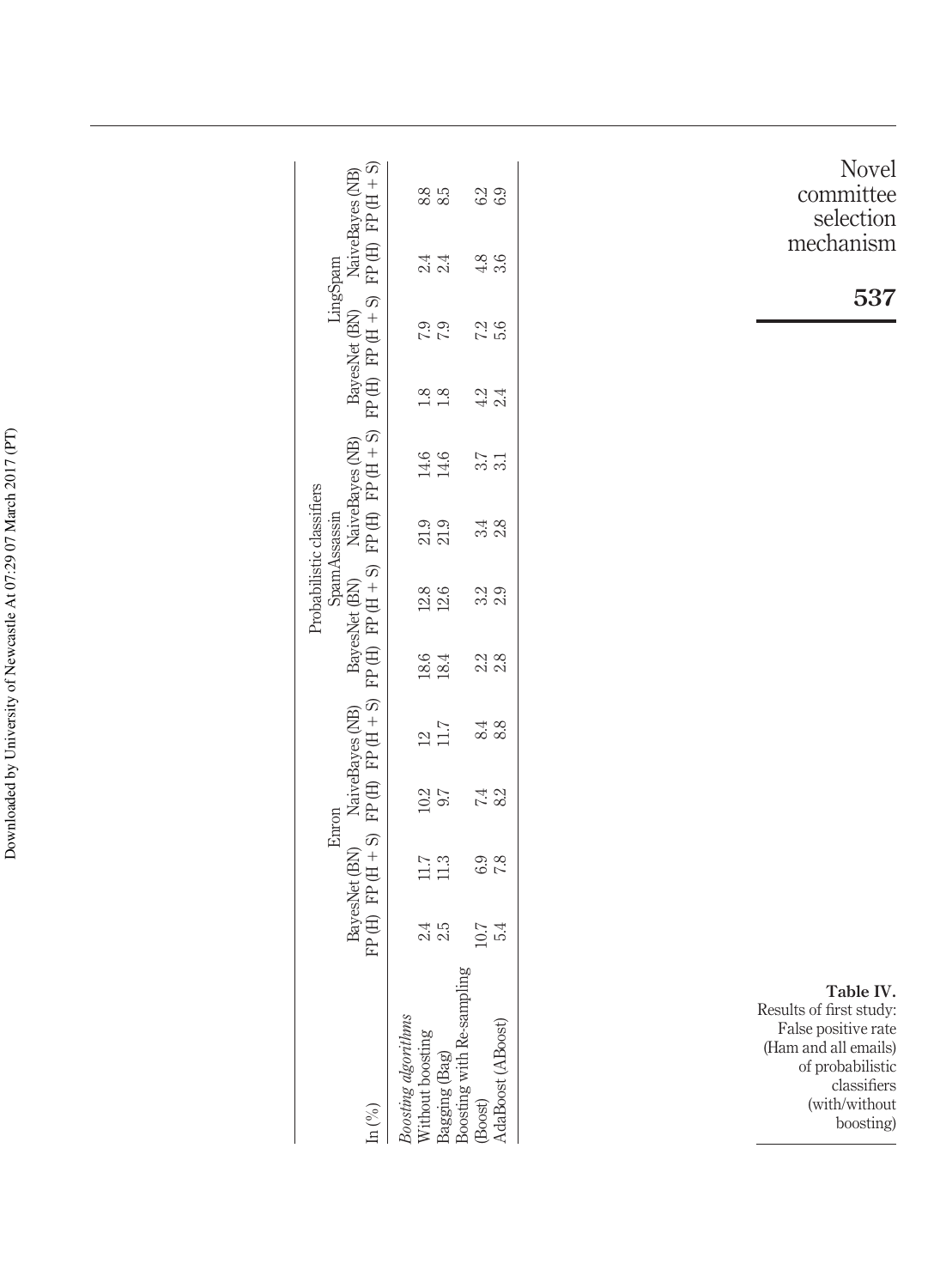#### *4.2 Second study: kernel selection for support vector machine* VJIKMS

This study used SVM as the machine learning classifier for classifying email files of three different data sets. The motivation behind the study was to find a good choice of Kernel function for SVM classifier which had already proven its strength in previous studies reported in literature. Four different Kernel functions, i.e. NP Kernel, PK, PUK and RBF have been tested in this study (Tables V and VI).

*4.2.1 Test on Enron email data set.* Table V and Figure 7 demonstrate the performance of SVM with different kernel functions. Results show that NP is the best Kernel function among all with accuracy 94.4 per cent, whereas PK, PUK and RBF come in second, third and fourth positions with 93.8, 92.9 and 92.6 per cent accuracy, respectively. However, results of all kernels are very close to each other, but in this study, NP appears to be the best performing Kernel function (Figures 7 and 8).

SVM with NP Kernel proves its worth, not only in accuracy but also in the sensitive classification. In this case, FP rate comes lowest, i.e. 7.1 per cent for Ham emails and 5.5 per cent for all emails, among all.

*4.2.2 Test on SpamAssassin data set.* Results of SpamAssassin data set validate the observations of the first study. Once again, the performance of SVM with NP kernel function is the best with 98.6 per cent. Although results of other Kernels were more or



**Figure 2.** FP rate (Ham and all emails) of probabilistic classifier with/without boosting (Enron data set)



*F*-value of probabilistic classifier with/without boosting (SpamAssassin)

46,4

**538**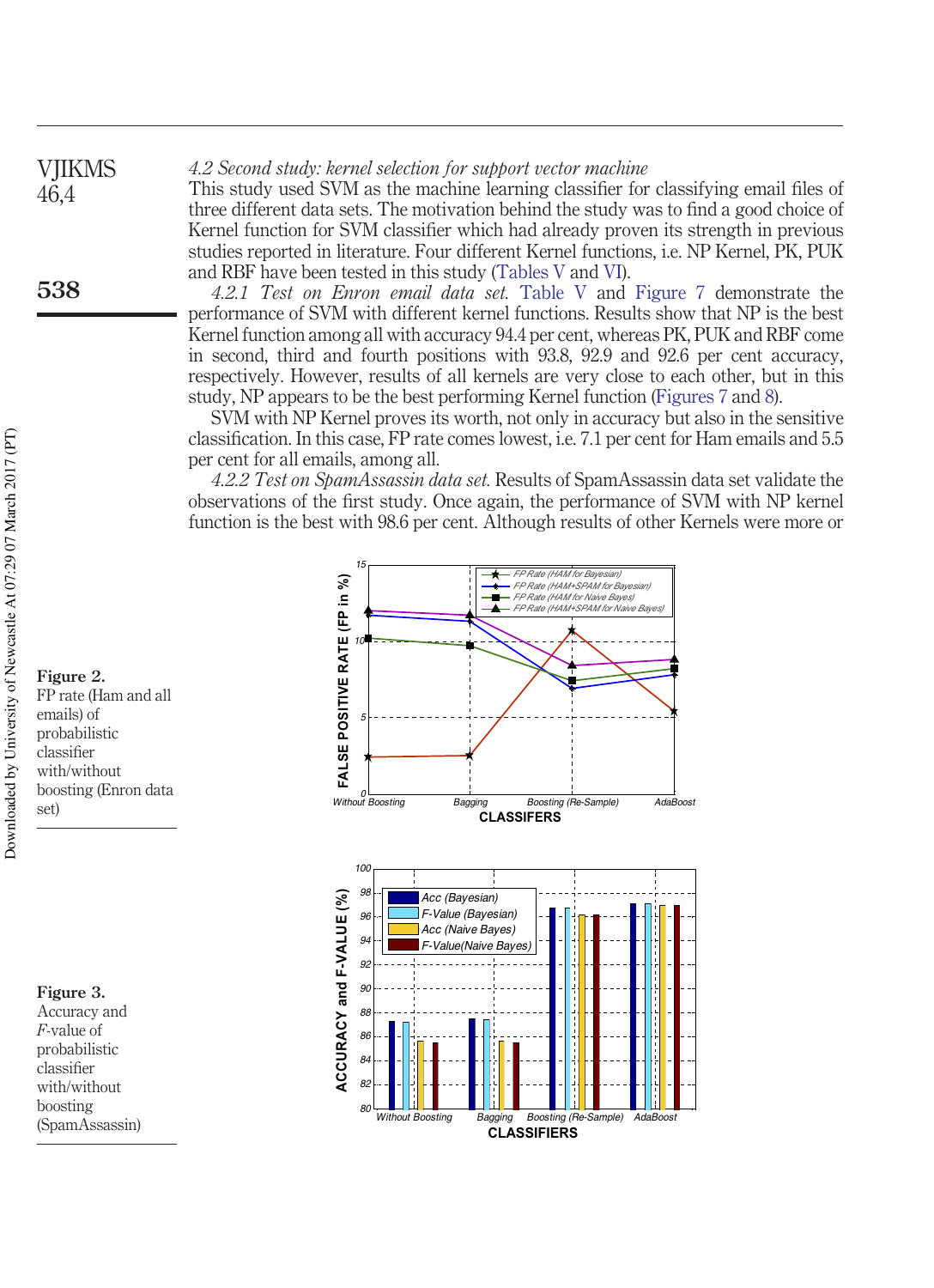

less same, i.e. 98.3 per cent for PK, 98.1 for PUK and 98.1 per cent for RBF, again NP was the best one (Figures 9 and 10).

Table VII and Figure 10 validate the observations of the first data set. In this case, again SVM with NP kernel is found best with lowest FP rate, i.e. 2.0 per cent for Ham emails and 1.4 per cent for all emails.

*4.2.3 Test on LingSpam data set.* Classifiers of this study tested on LingSpam data set again validate the results of the first two data sets. In this case, SVM with Kernel NP is observed as the best classifier with 95.7 per cent accuracy among all the kernels, with PK, PUK and RBF having 95.4, 94.1, 92.9 per cent accuracy, respectively (Figures 11 and 12).

FP rate for classifiers of this study, tested on LingSpam data set, also shows that SVM with NP kernel is the best classifier amongst all with lowest FP rate: 7.3 per cent for Ham emails and 4.2 per cent for all emails.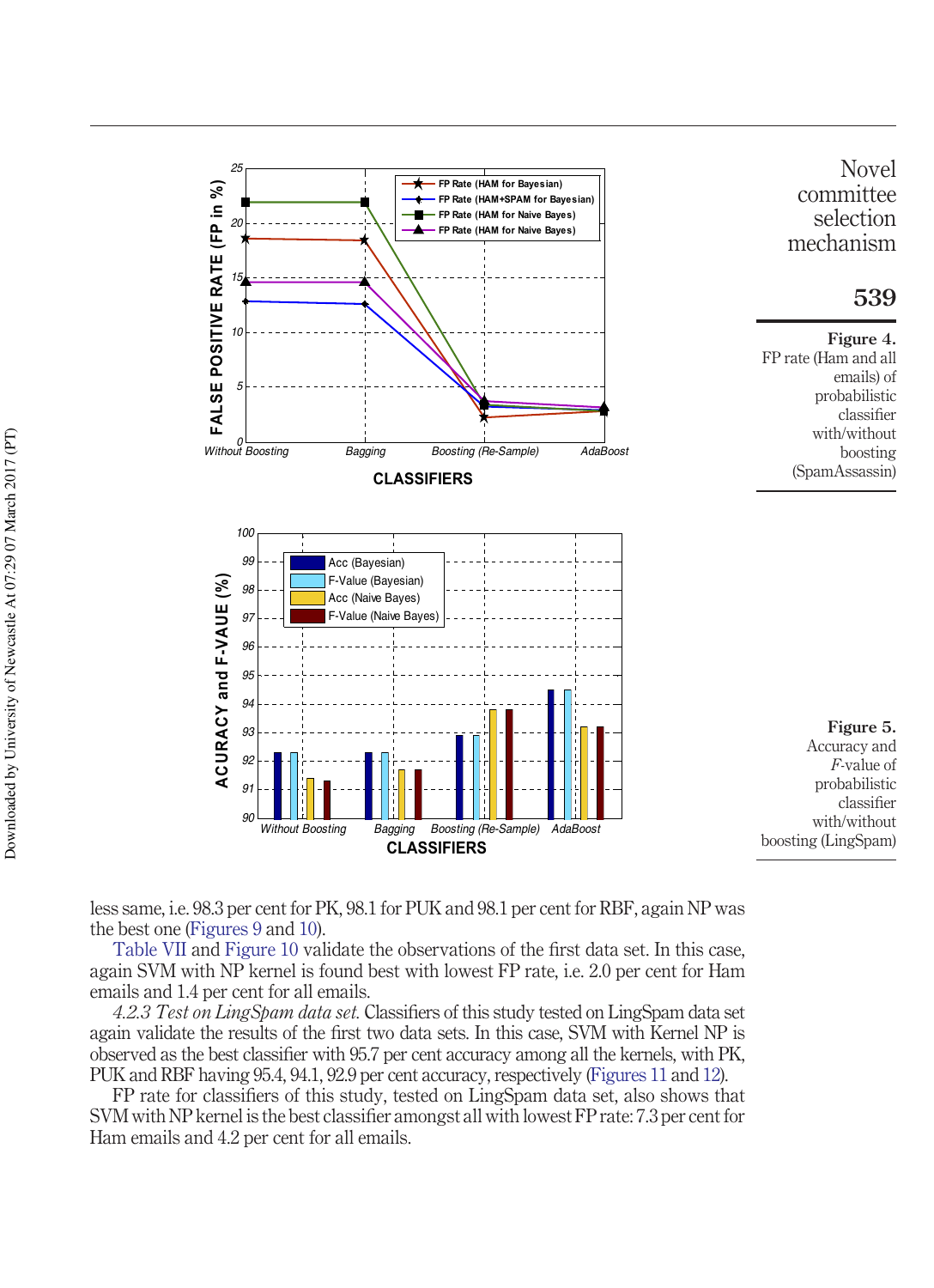

This study reveals that SVM with NP Kernel is the best compared to the other Kernels. When the compared with the results of the first study SVM with NP kernel turned out to be the overall best. It is for this reason that it is chosen to be the committee president for the third study.

*4.3 Third study: combining classifier with committee selection.* This is the final study which builds a combined classifier from the best combination of classifiers selected from the first and the second studies, for achieving accurate classification of spam and ham emails. In this case, a committee is formed which includes two different good classifiers selected from the first study (Bayesian with AdaBoost and NB with AdaBoost), that work as committee members, while a classifier is selected from the second study (SVM with NP kernel), that becomes the committee president.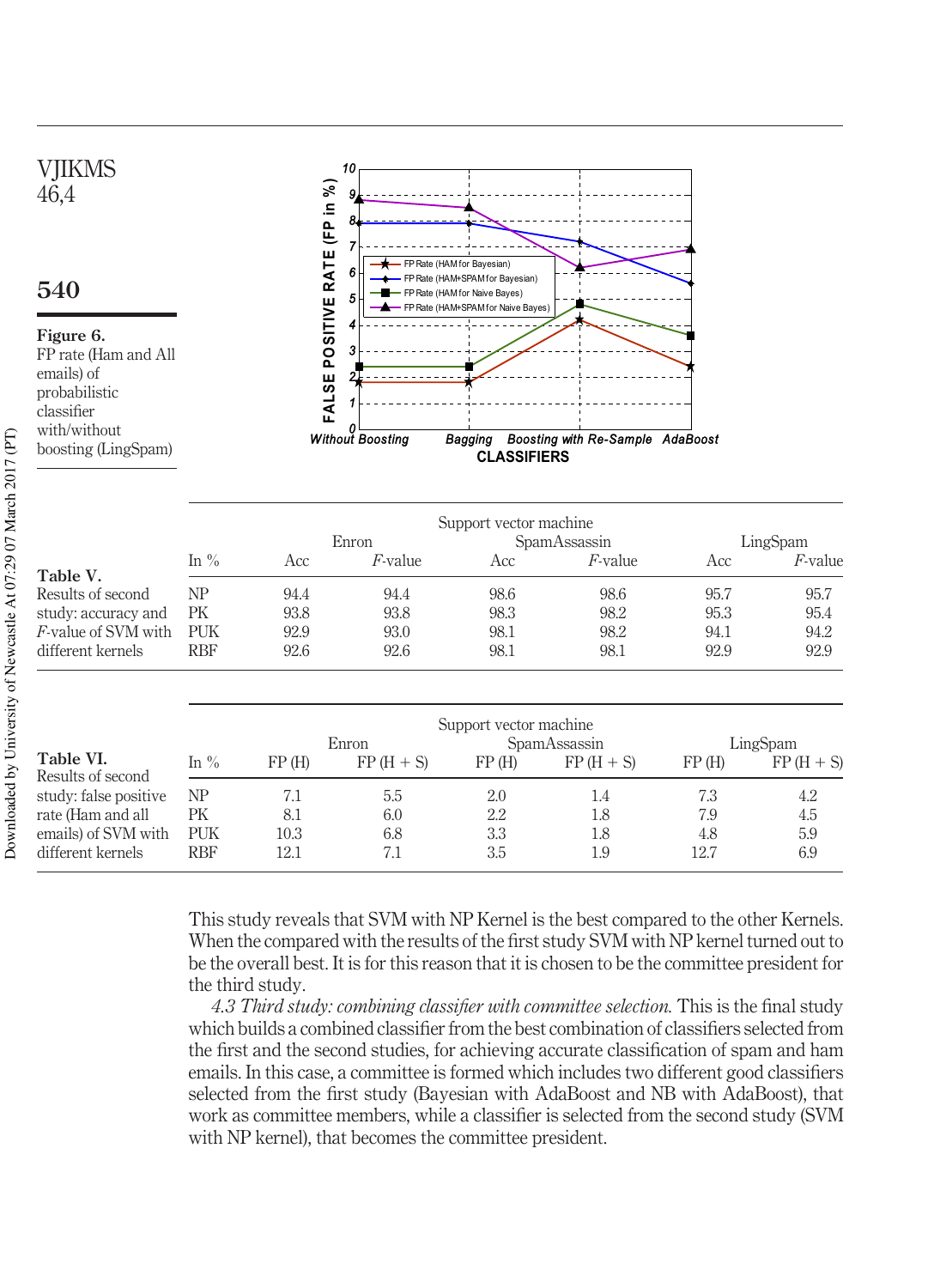



*4.3.1 Test on Enron email data set.* Table VIII and Figure 13 depict the performance of the combined classifier with committee selection tested on Enron email data set. It is observed from the results that combining of the classifiers with committee selection shows excellent performance with 95.6 per cent accuracy and is observed to be the best classifier among all (Figures 13 and 14).

Results of the combined classifier tested on Enron email data set also reveals an outstanding performance in terms of low FP rate, i.e. 3.4 per cent for Ham emails and 4.7 for all emails.

*4.3.2 Test on SpamAssassin data set.* Results of the same study repeated on SpamAssassin data set validates the observations from the first data set. In this case,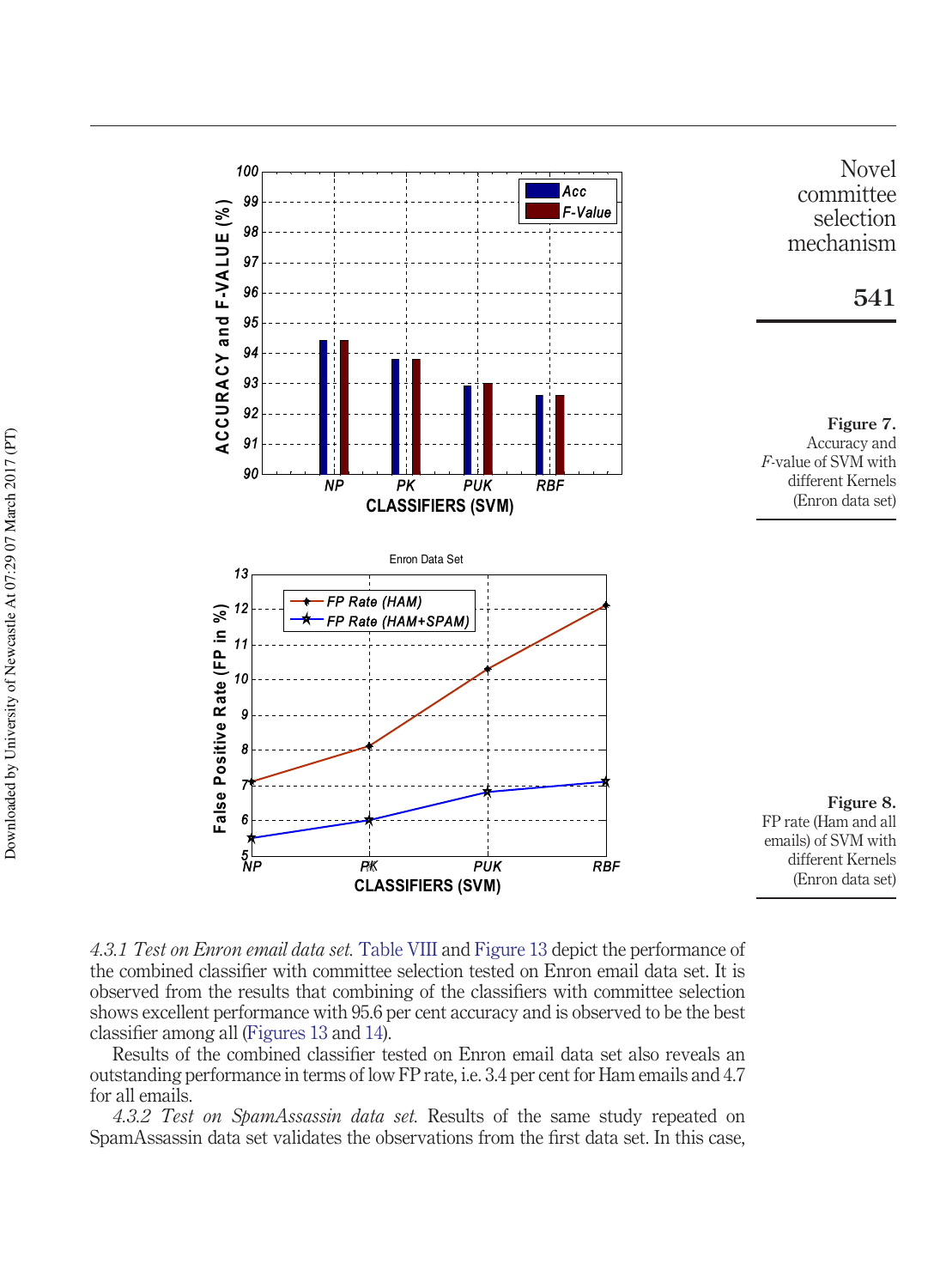

before combining the classifier, SVM itself has given best accuracy, i.e. 98.6 per cent and was observed to be the best performer at that stage; so no further studies were considered necessary (Figures 15 and 16).

Combine 95.6 95.6 98.6 98.6 98.8 98.8

The results of the third study performed on SpamAssassin data set validates the results of Enron data set where committee president, i.e. SVM with NP kernel, is found to be the best classifier. In this case, SVM has shown the lowest FP rate (i.e. 2.0 per cent for Ham emails and 1.4 per cent for all emails).

committee selection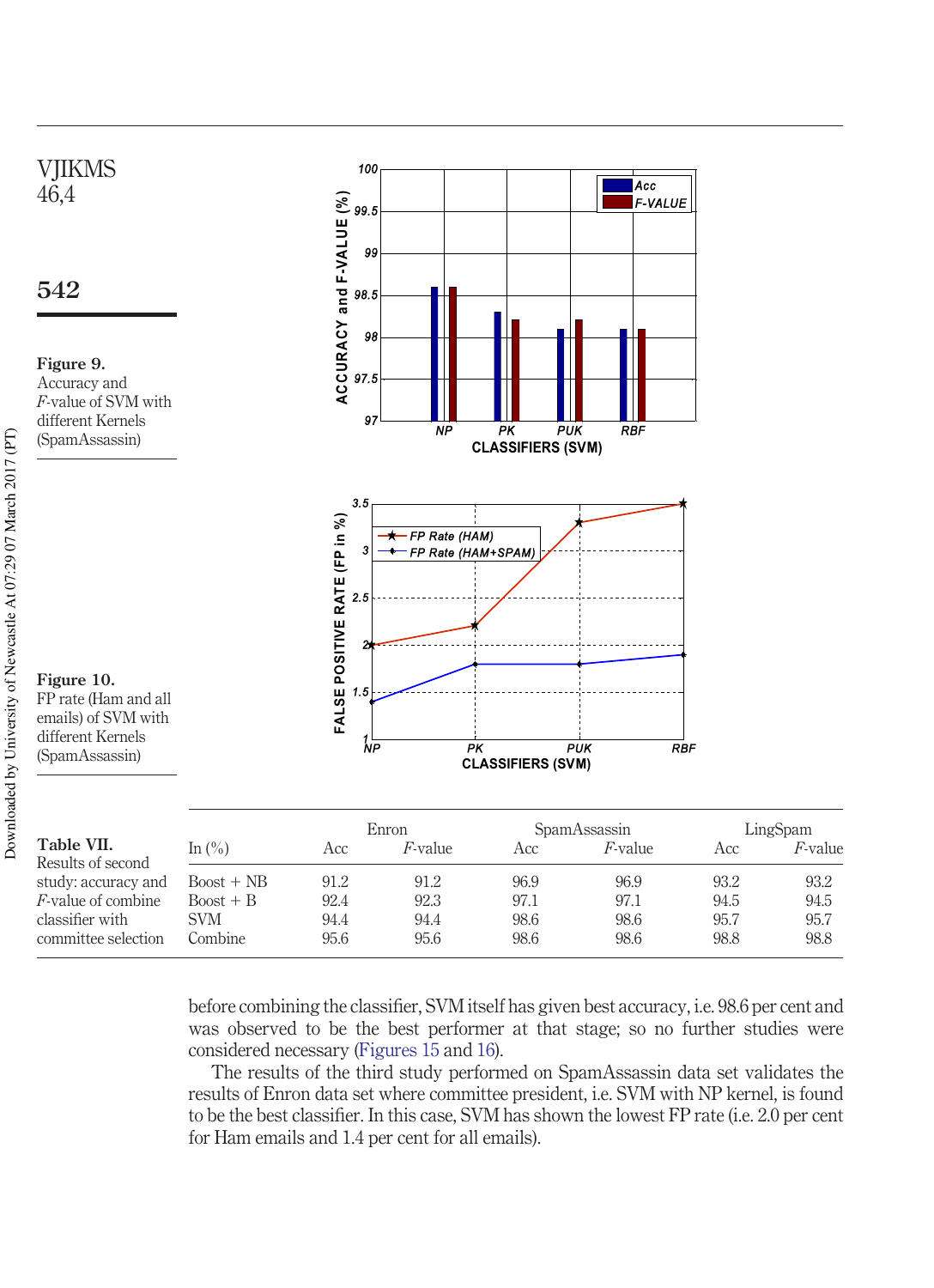

*4.3.3 Test on LingSpam data set.* The combined classifier tested on LingSpam validates the results obtained from the other two data sets: the combined classifier proves its strength and gives the best accuracy, i.e. 98.8 per cent (Figures 17 and 18).

Test on LingSpam data confirms the results of Enron and SpamAssassin data sets. In this case too, the combined classifier proves to be the best in terms of low FP rate (1.3 per cent for Ham email and 1.2 per cent for all emails).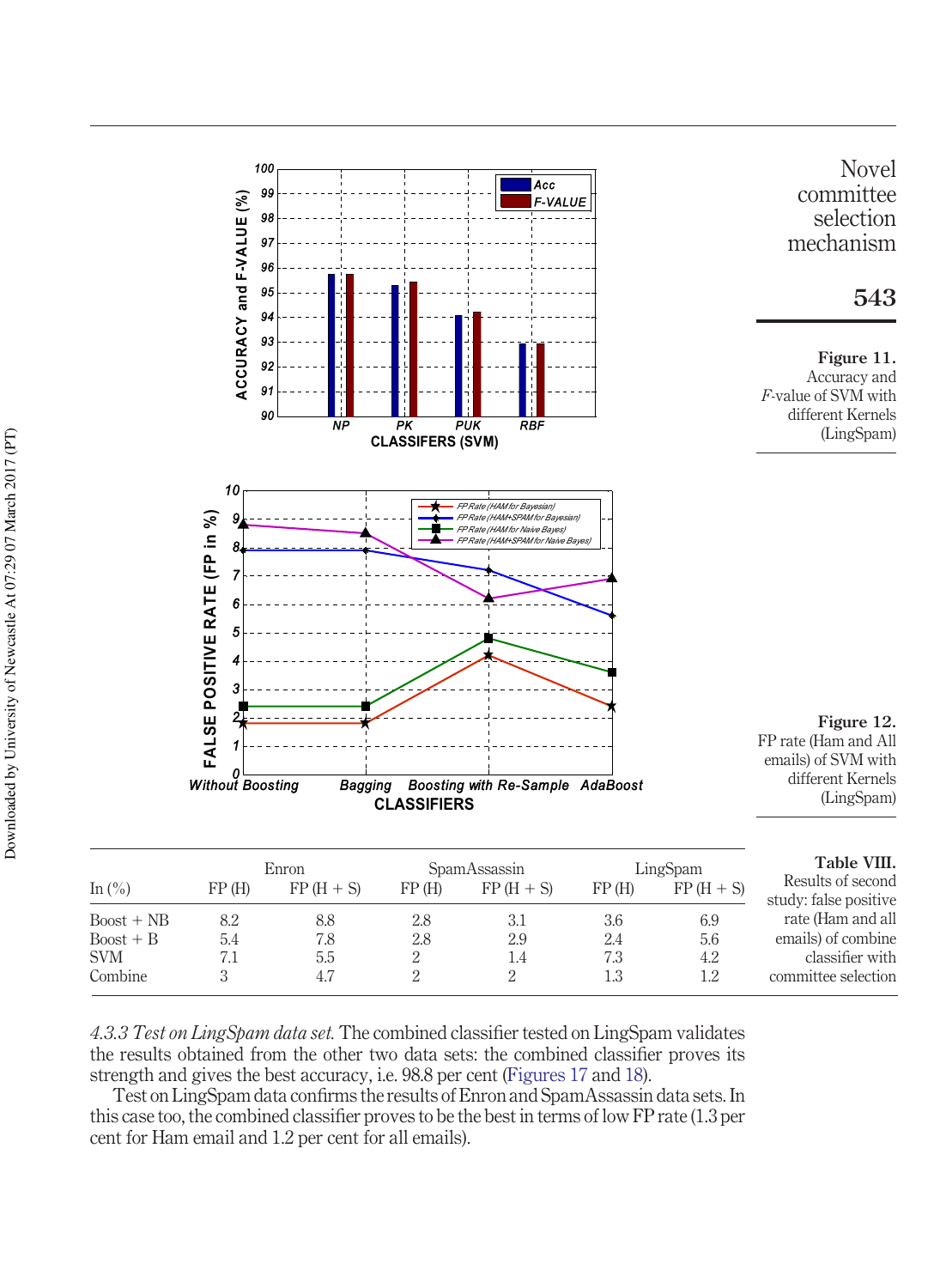

#### **5. Conclusion**

After an intense three-part study, this research concludes that stacking of the classifiers identified in this research with committee selection mechanism is a promising approach in the spam classification domain. The aim of this study was to find good classifiers to be stacked for making a combined classifier that had high accuracy as well as low FP rates and could work with a small subset of informative features. The purpose of this research was successfully achieved. The first part of the study identified that probabilistic classifiers performed satisfactorily with boosting algorithms, and that AdaBoost was the best boosting algorithm. The classifiers identified in the first part of the study were selected as the committee members in the final part of the study. The second part of the research focused on finding the best kernel function for SVM classifier for spam email classification. The NP Kernel (NP) was found to be the best, and therefore, SVM with NP Kernel was selected to be the committee president for the final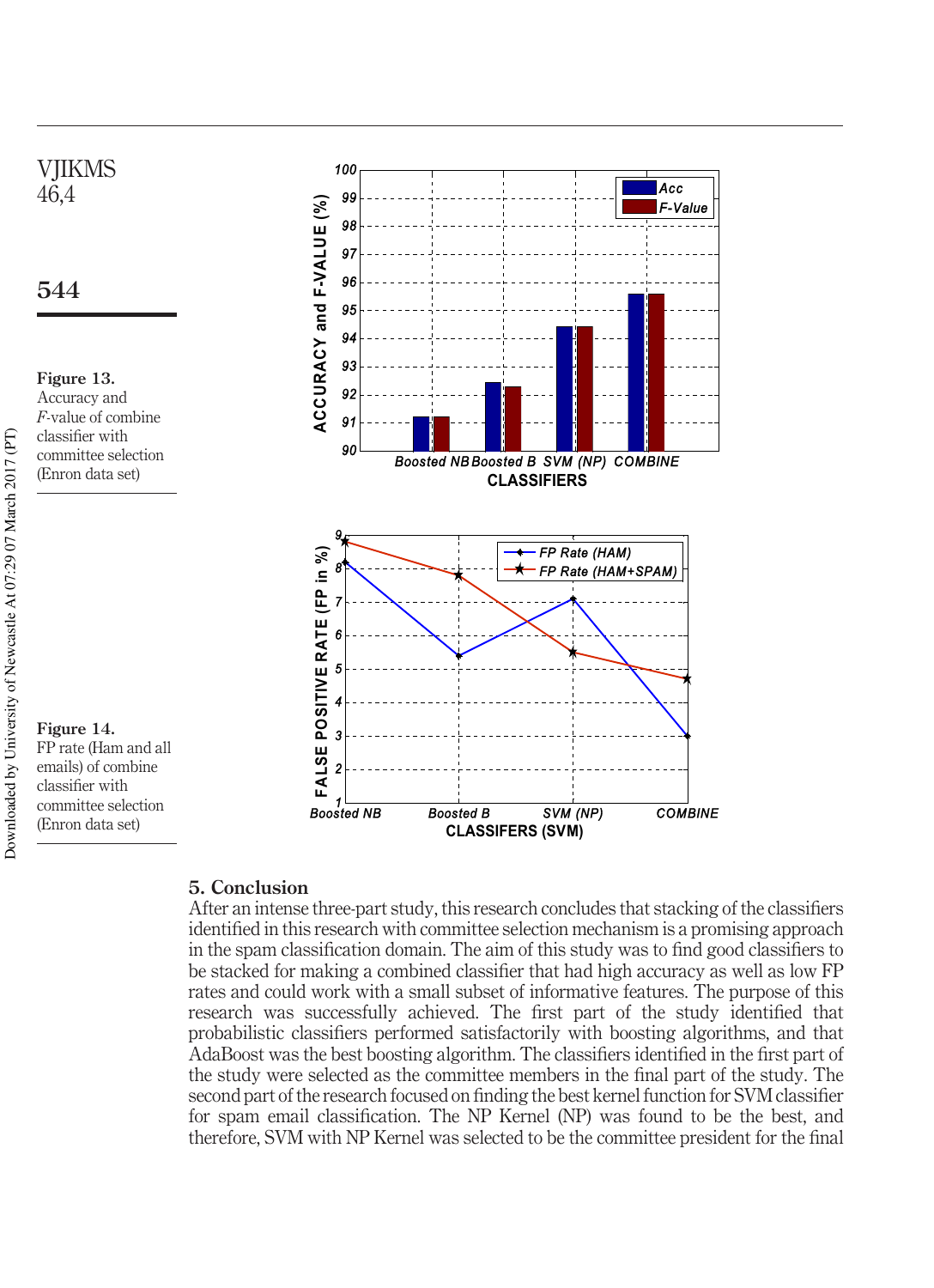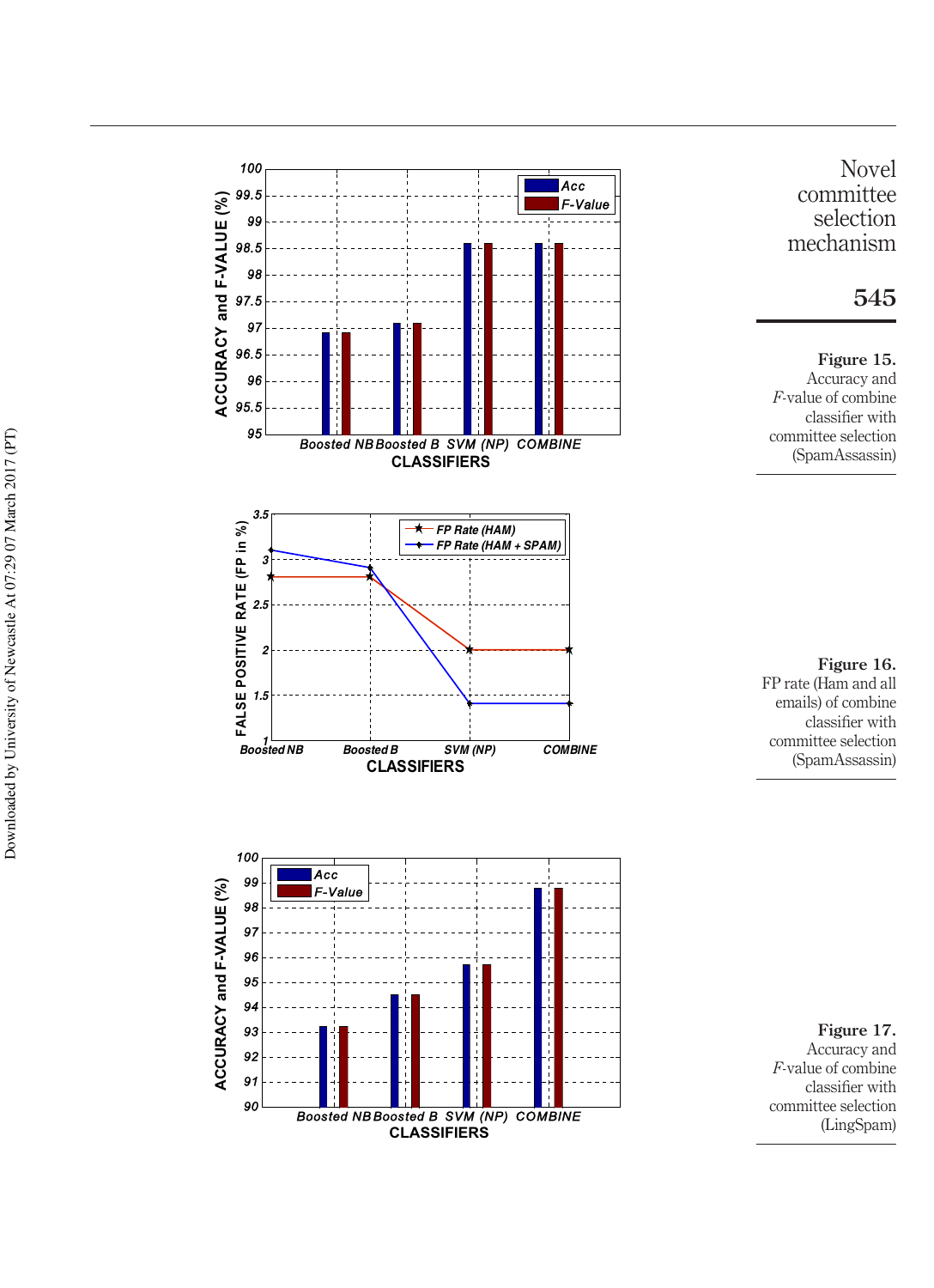## **VIIKMS** 46,4

### **546**

**Figure 18.** FP rate (Ham and All emails) of combine classifier with committee selection (LingSpam)



part of the study. By combining the best classifiers, identified in the preceding parts of the research, using a stacking procedure, a committee was formed. The results of our experiments on three different data sets have shown that the combined classifier, thus constructed, has high accuracy as well as low FP rates.

#### **References**

- Aas, K. and Eikvil, L. (1999), "Text categorisation: a survey", Technical report, Norwegian Computing Centre, Oslo.
- Androutsopoulos, I., Koutsias, J., Chandrinos, K.V. and Spyropoulos, C.D. (2000c), "An experimental comparison of naive Bayesian and keyword-based anti-spam filtering with personal e-mail messages", *Proceedings of the 23rd Annual International ACM SIGIR Conference on Research and development in Information Retrieval*, *ACM, New York, NY*, pp. 160-167.
- Androutsopoulos, J., Koutsias, K., Chandrinos, V., Paliouras, G. and Spyropoulos, C.D. (2000a), "An evaluation of Naive Bayesian anti-spam filtering", in Potamias, G., Moustakis, V. and van Someren, M. (Eds), *Proceedings of the Workshop on Machine Learning in the New Information Age, 11th European Conference on Machine Learning (ECML 2000)*, *Barcelona*, pp. 9-17.
- Androutsopoulos, I., Paliouras, G., Karkaletsis, V., Sakkis, G., Spyropoulos, C.D. and Stamatopoulos, P. (2000b), "Learning to filter spam e-mail: a comparison of a naive bayesian and a memory-based approach", arXiv preprint cs/0009009.
- Breiman, L. (1996), "Bagging predictors", *Machine Learning*, Vol. 24 No. 2, pp. 123-140.
- Carreras, X. and Ma`rquez, L. (2001), "Boosting trees for clause splitting", *Proceedings CoNLL-2001 Shared Task*, *Toulouse*.
- Dietterich, G.T. (1997), "Machine learning research: four current directions", *AI Magazine*, Vol. 18 No. 4, pp. 97-136.
- Drucker, H., Wu, D. and Vapnik, V.N. (1999), "Support vector machines for spam categorization", *IEEE Transactions on Neural Networks*, Vol. 10 No. 5, pp. 1048-1054.
- Duda, R., Hart, P. and Stork, D. (2001), *Pattern Classification*, 2nd ed., John Wiley & Sons, New York, NY.
- Efron, B. (1982), "The jack-knife, the bootstrap and other re-sampling plans", *CBMS-NSF Regional Conference Series in Applied Mathematics*, Bowling Green, OH, No. 38, pp. 1-85.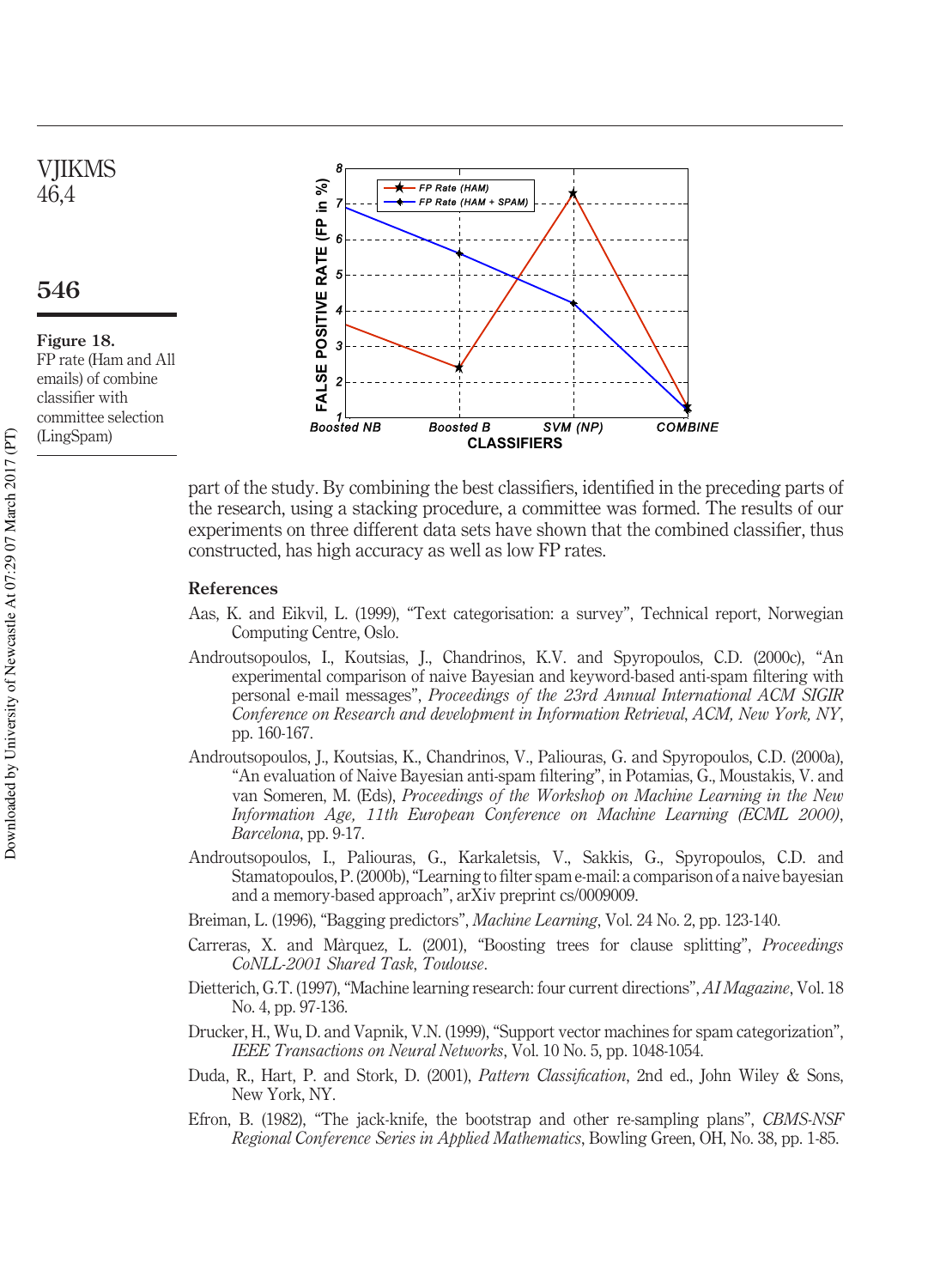Enron (2004), "Enron email dataset", available at: [www.cs.cmu.edu/](http://www.cs.cmu.edu/~enron)~enron (accessed June 2008).

- Farid, D.M., Zhang, L., Rahman, C.M., Hossain, M.A. and Strachan, R. (2014), "Hybrid decision tree and naive Bayes classifiers for multi-class classification tasks", *Expert Systems with Applications*, Vol. 41 No. 4, pp. 1937-1946.
- Freund, Y. and Schapire, R. (1996), "Experiments with a new boosting algorithm", *Proceeding 13th International Conference on Machine Learning (ICML)*, *Bari*, pp. 148-156.
- Goodman, J., Cormack, G.V. and Heckerman, D. (2007), "Spam and the ongoing battle for the inbox", *Communications of the ACM*, Vol. 50 No. 2, pp. 24-33.
- Haleh, V. and Imam, I.F. (1994), "Feature selection methods: genetic algorithms vs Greedy-like search", *Proceedings of the 3rd International Fuzzy Systems and Intelligent Control Conference*, *Louisville, KY*.
- Hastie, T., Tibshirani, R. and Friedman, J. (2001), *The Elements of Statistical Learning*, 2nd ed., Springer, Berlin.
- Heydari, A., Ali Tavakoli, M., Salim, N. and Heydari, Z. (2015), "Detection of review spam: a survey", *Expert Systems with Applications*, Vol. 42 No. 7, pp. 3634-3642.
- Holland, J.H. (1975), *Adaptation in Natural and Artificial Systems*, University of Michigan Press, Ann Arbor, MI.
- Jatana, N. and Sharma, K. (2014), "Bayesian spam classification: time efficient radix encoded fragmented database approach", *Computing for Sustainable Global Development (INDIACom), International Conference on*, *IEEE*, pp. 939-942.
- Joachims, T. (1998), "Text categorization with support vector machines: learning with many relevant features", *Proceedings 10th European Conference on Machine Learning (ECML-98)*, *Chemnitz*, pp. 137-142.
- Kaspersky spam statistics (2014), available at: [https://usa.kaspersky.com/internet-security](https://usa.kaspersky.com/internet-security-center/threats/spam-statistics-reports-data#.VaihA_nHh4s)[center/threats/spam-statistics-reports-data#.VaihA\\_nHh4s](https://usa.kaspersky.com/internet-security-center/threats/spam-statistics-reports-data#.VaihA_nHh4s)
- Koller, D. and Sahami, M. (1997a), "Hierarchically classifying documents using very few words", *Proceedings 14th International Conference on Machine Learning (ICML)*, *Nashville, TN*, pp. 170-178.
- Koller, D. and Sahami, M. (1997b), "Hierarchically classifying documents using very few words", in Fisher, D.H. (Ed.), *Proceedings 14th International Conference on Machine Learning (ICML)*, *Morgan Kaufmann, San Francisco*, pp. 170-178.
- Korada, N.K., Pavan Kumar, N.S. and Deekshitulu, Y.V.N.H. (2012), "Implementation of Naive Bayesian classifier and Ada-Boost Algorithm using Maize expert system", *International Journal of Information Sciences and Techniques (IJIST*), Vol. 2 No. 3, pp. 63-75.
- Larkey, L.S. and Croft, W.B. (1996), "Combining classifiers in text categorization", *Proceedings 19th Annual Conference, Research and Development in Information Retrieval (SIGIR-96)*, *Zurich*, pp. 289-297.
- Lewis, D.D. (1998), "Naive (Bayes) at forty: the independence assumption in information retrieval", *Proceedings of 10th European Conference on Machine Learning (ECML-98)*, *Chemnitz*, pp. 4-15.
- Lewis, D.D. and Gale, W.A. (1994), "A sequential algorithm for training text classifiers", *Proceedings 17th Annual International ACM-SIGIR Conference on Research and Development in Information Retrieval*, *Dublin*, pp. 3-12.
- Ling-Spam (2000), "Ling-Spam dataset", available at: [www.csmining.org/index.php/ling-spam](http://www.csmining.org/index.php/ling-spam-datasets.html)[datasets.html](http://www.csmining.org/index.php/ling-spam-datasets.html) (accessed June 2008).

Novel committee selection